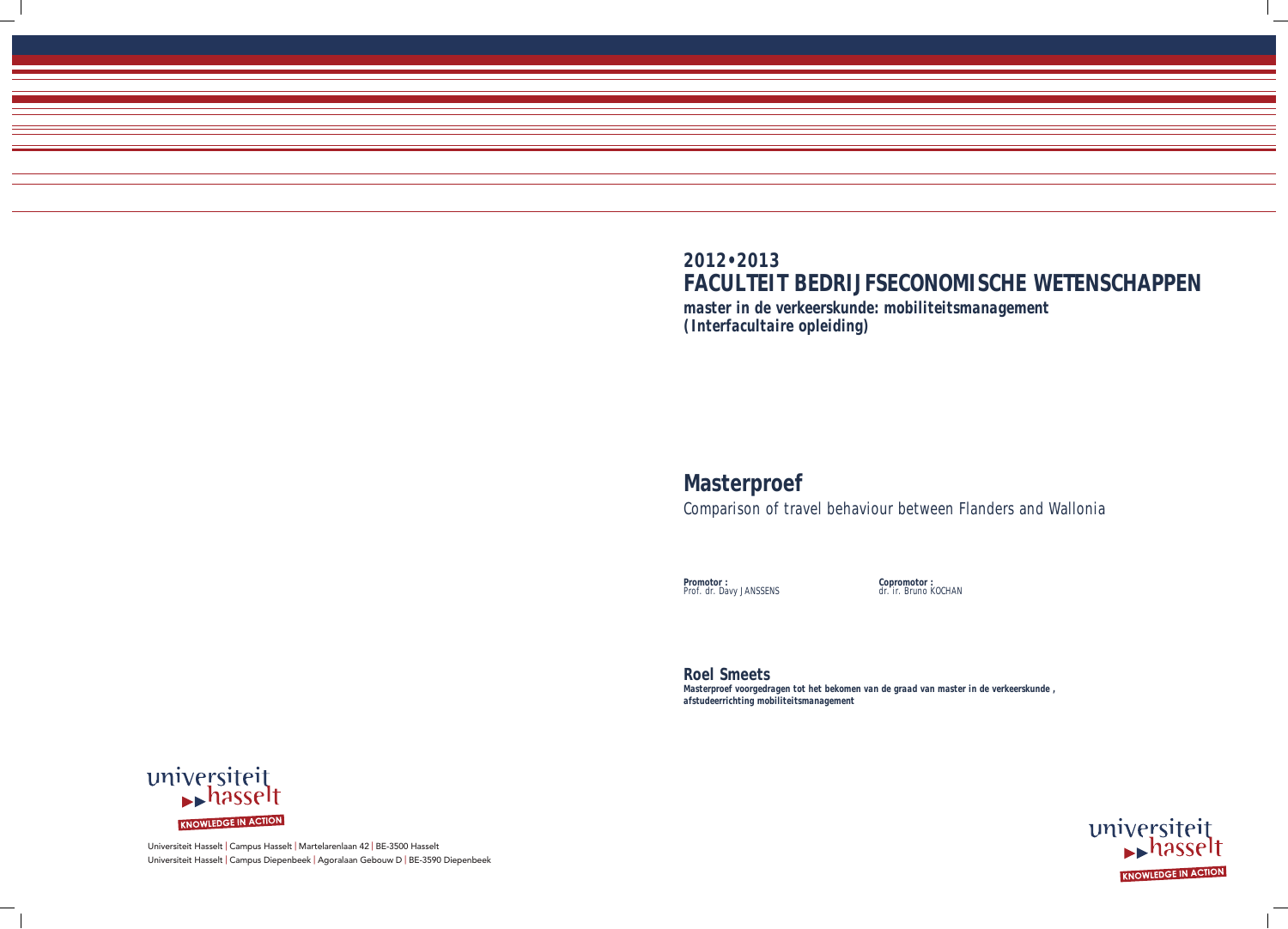# **Comparison of travel behaviour between Flanders and Wallonia**

**Master Thesis Mobility Management**

Roel Smeets UHasselt Department of Transportation Sciences 42 Martelarenlaan Hasselt 3500 Email: [roel.smeets@student.uhasselt.be](mailto:roel.smeets@student.uhasselt.be) Phone: 0471 47 94 69

Total Words: 7857 words + 16 tables and figures

August 22, 2013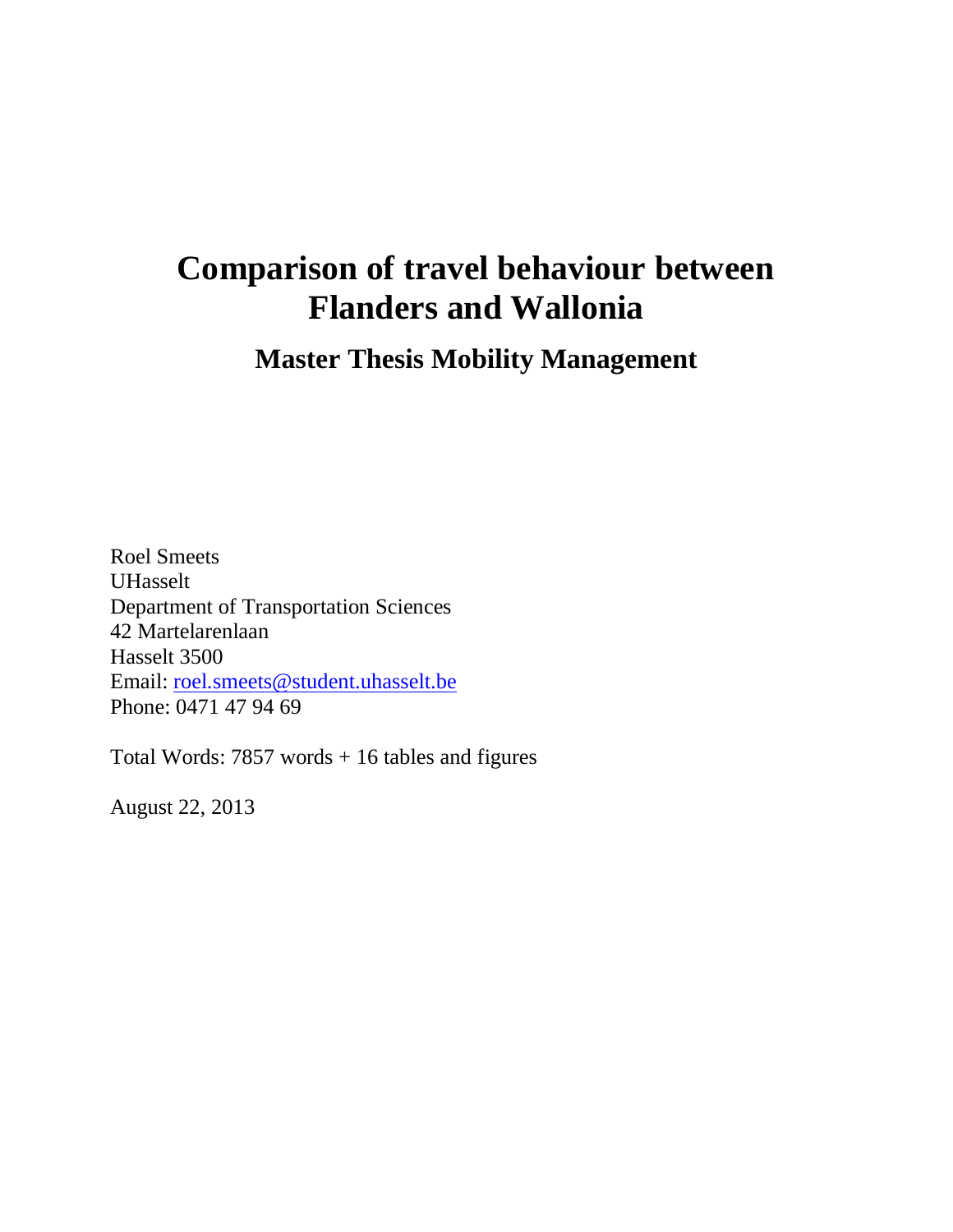#### **ABSTRACT**

Travel behaviour is important to study in order to understand, detect and overcome road traffic problems. This paper investigates the influence various independent variables can have in predicting travel decisions, for example the number of trips a person makes a day or which mode of transport he uses to make a trip. The BELDAM and OVG surveys provide the necessary information about socio-demographic as well as travel data of households and their members in Belgium. Using SAS and the CHAID analysis it is possible to create decision trees for certain travel decisions, which show the independent variables which are most important in predicting a travel decision. Resulting Chi square values show the magnitude of the influence of the independent variables, and impact values indicate in which manner a travel decision is influenced by a specific independent variable. The final purpose of the paper is to investigate if there are differences in certain travel decisions, and more importantly the influences of their explaining variables. Therefore the results are compared between different regions namely Flanders and Wallonia, and between separate travel surveys like BELDAM and OVG. Generally the results are quite similar, but there are also some very interesting differences in the comparisons, which are highlighted throughout the paper.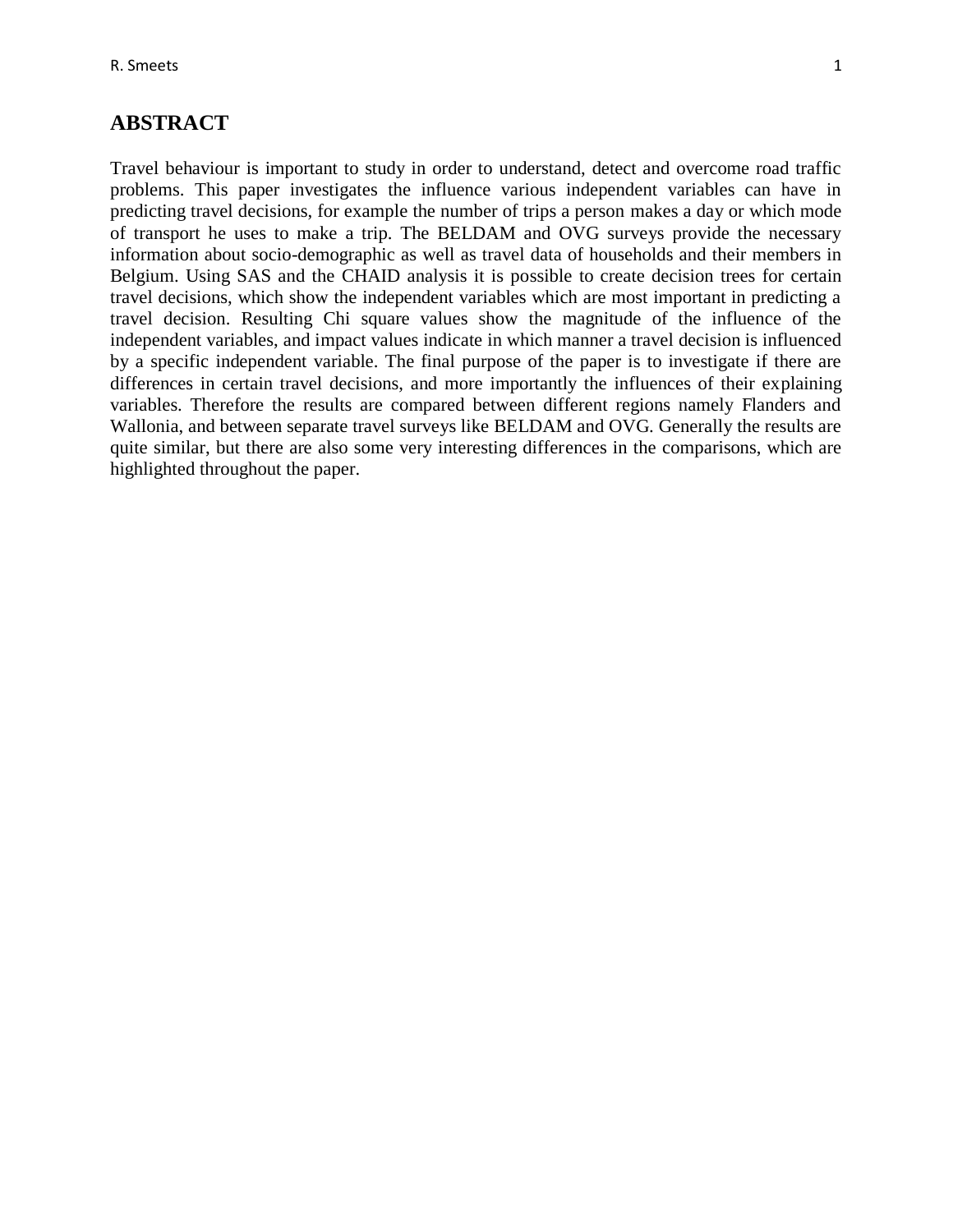#### **INTRODUCTION**

Nowadays road traffic is becoming more and more problematic in Belgian society. Congestion and traffic accidents, together with their adverse effects like environmental, economic, social and health costs for society are issues which demand improvement. For one these issues are caused by the travel behaviour of the Belgian inhabitants and the foreigners travelling through the country. Why do people travel from A to B, when, with whom, which travel mode and travel route they use,.. These are all questions one tries to investigate and to understand, and in a later stage tries to influence, in order to improve road traffic and avoid traffic problems.

Much research and many analyses have already been performed on travel behaviour and their influences, in order to understand and improve travel. Travel behaviour has many different types of determinants, like personal and household socio-demographics, activity participation, urban form,.. They all have a certain influence, not only on travel behaviour but also directly and indirectly upon each other, which makes it difficult to investigate them all at once. Lu et al. (1999) tried to show the complex relationship between socio-demographics, activity participation and travel behaviour. This relationship was transformed into a model which can investigate and measure the influences of demographic variables and variables of activity participation on travel behaviour. It can be concluded that socio-demographics can have a direct effect on travel behaviour as well as an indirect effect via activity participation. This makes it difficult to investigate the total effects of socio-demographics on travel behaviour. A second important conclusion is that people with different socio-demographic characteristics have different activity participation characteristics, and variables including age, gender, employment status and number of children are systematically important in explaining variations in activity participation. The investigation by Pas et al. (1984) on the effect of selected socio-demographic characteristics on daily activity-travel behaviour produced statistical analyses which indicate the significant influence of the role, life-cycle, and life-style characteristics of individuals and their households on personal daily activity-travel behaviour. The results also demonstrate that specific sociodemographical parts of urban travel have differential likelihoods of making particular daily activity-travel patterns.

#### **OBJECTIVES**

Different from past research, this study first of all investigates how important certain variables are in influencing somebody's travel behaviour. For instance the number of trips a person makes per day can be influenced by many different variables like age, gender, car possession, household income, diploma, day of the week, and so on. What we don't know is which variable is important in predicting a certain travel decision and which variable is not. Insight in this matter might help practitioners and policy makers to influence certain variables in order to eventually positively influence travel behaviour and their travel outcomes.

As a second interesting subject this study investigates in which way independent variables influence a certain travel behaviour, also known as target variable. Looking at the number of trips a person makes during the day, with for instance household income as an independent variable, it is interesting to investigate in which way an increase or decrease of the household income influences the number of trips per day a person makes. In Belgium a person from a household with a high income is likely to make more trips a day on average than someone with a low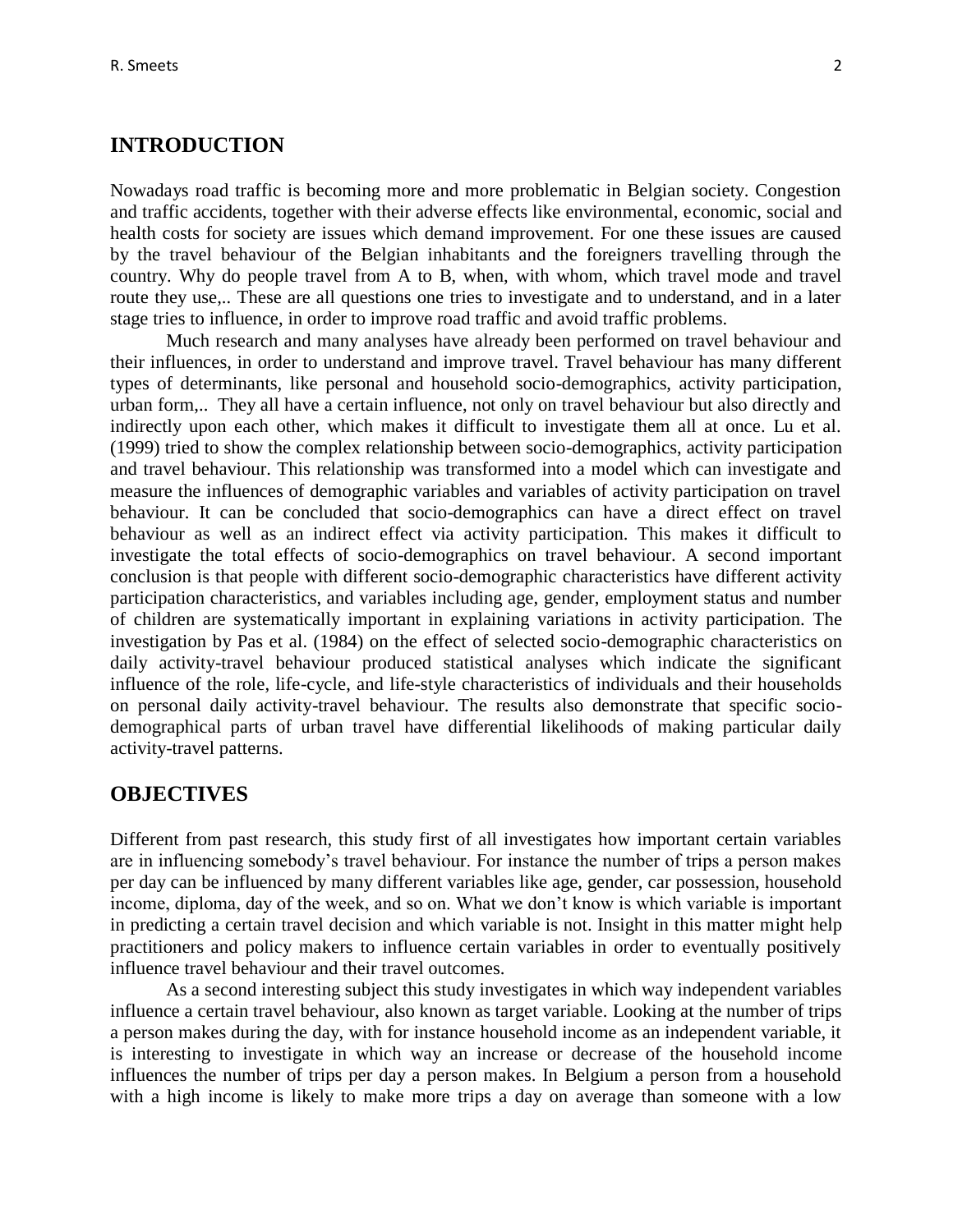income household. This indicates that in Belgium an increase in household income results in making more trips per day.

The third interesting approach of the study is to investigate if there is a difference in influence of independent variables on a certain travel decision between different ethnic or geographical areas. There have been several studies which compare the differences in travel behaviour between different areas and investigate the variables influencing travel behaviour. A study by Van Goeverden and de Boer (2013) analyses the variables influencing both home-toschool distance and modal choice in Flanders and the Netherlands. It appears that age, gender, the urbanisation degree of home and school municipality, and car ownership have a considerable influence on the home-to-school distance. Modal choice of school travel behaviour on the other hand is mostly influenced by distance, season, urbanisation degree and personal characteristics like age, income and gender. Comparing the differences in school travel behaviour between Flanders and the Netherlands, it can be said that Dutch pupils are more inclined to use the bike than Flemish pupils are. Instead of the bicycle, Flemish pupils use the car more frequently for primary education and collective transport for secondary education. Another study from Giuliano and Dargay (2004) compares the interaction of car ownership, travel and land use between the US and Great Britain. An estimated model shows that differences in travel are caused by differences in demographics between the two countries on the one hand, and lower household income and higher transport costs in Great Britain on the other. A third study from Zegras and Srinivasan (2006) analyses the differences in travel behaviour and location characteristics across three different income groups in two cities from Chile and China, two very different countries in the world. There are some surprising results in travel behaviour between the two countries, for one that all income categories in Santiago (Chile) have higher bicycle ownership rates, and household bicycle ownership increases with income while in Chengu (China) it declines. Santiago also shows higher average trip times than Chengdu, while trip distances are fairly comparable. This makes it difficult to explain Santiago's high average trip times. These three studies show that travel behaviour comparisons have already been made between cities and regions, but not between different regions within the same country. There also haven't been any studies which investigate if there are any clear influential differences in explaining variables on a certain travel decision between differing geographical areas. That's why this paper tries to investigate the influence of a number of explaining variables on certain travel decisions for Flanders and Wallonia, and makes comparisons between the two regions.

To complete this study, the results of different databases are compared to each other. Apart from comparing travel behaviour between Flanders and Wallonia, the results from the BELDAM and OVG studies are also compared. Because both studies use different survey methods it's interesting to see if the analyses on these studies show different outcomes. Whenever possible the OVG study carried out their surveys face-to-face, while the BELDAM study executed their surveys by post or telephone, except for the cities of Ghent and Antwerp, where the face-to-face method is applied per hundred each time. Finally the analyses of two different OVG studies, more particular OVG 3 and OVG 4, are compared to each other. Because OVG 3 has been executed in the time period of 2007-2008 and OVG 4 in 2008-2013, it is interesting to see if there are influences of explaining variables on certain target values which have changed over time in Flanders.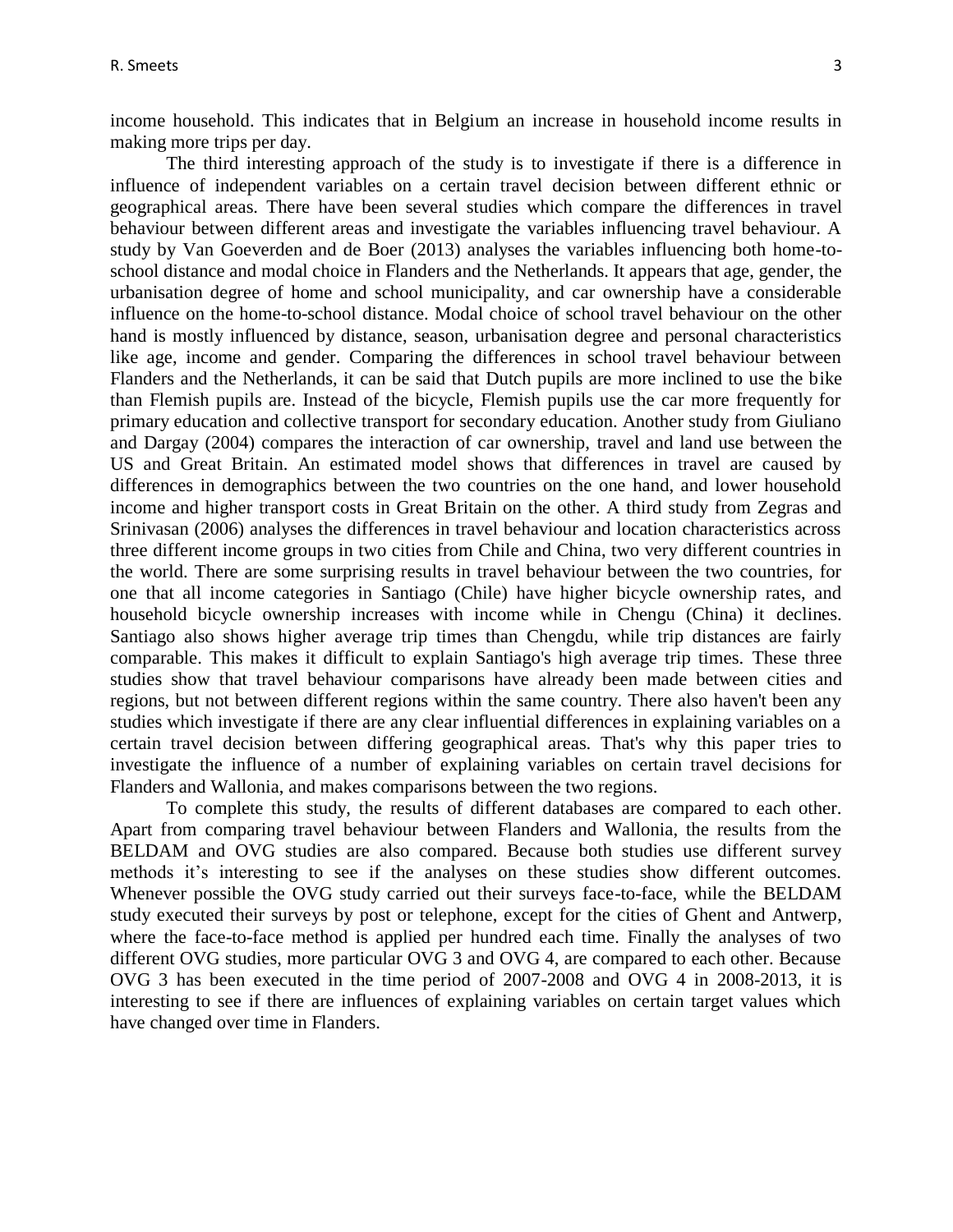## **METHOD**

#### **BELDAM Survey**

Enabling an investigation on the travel behaviour of a certain area, a database with travel data is needed to examine the different variables which influence the travel behaviour of Flemish and Walloon people. Therefore two surveys are being used. The first one is the BELDAM survey, a Belgian survey on daily mobility from December 2009 until December 2010, as a sequence of the MOBEL survey in 1999. Apart from updating the situation of mobility behaviour in Belgium, the goal of the survey was to better learn and understand Belgian mobility and identify possibilities to improve sustainability. The survey also offers a lot of useful data to investigate different variables of travel behaviour:

- Household data like household income and information about their vehicle ownership
- Analysis on socioeconomic determinants of daily movements
- The spread of respondents' trips in time
- The reasons behind their trips
- Use of different travel modes
- Etc.

As a result the BELDAM survey has data of 4018 people from 1987 households in Flanders and of 8054 people from 4211 households in Wallonia.

#### **OVG Survey**

The second survey is the OVG survey. Since 1994 OVG tries to identify the travel behaviour of the Flemish people as accurate as possible. Therefore a survey was used to ask the respondents from where to where they travel, why they travel, when, with which means of transport, for how long, how far and with whom. The goal of the survey is to obtain personal and household characteristics which relate to mobility. With the personal characteristics an indication of the number of trips a person effectively makes during the day is retrieved. The household characteristics are meant for getting insight about the vehicles households own and can be used to execute their trips. Since 1994 four OVG surveys have been carried out, of which this paper uses the two most recent ones, more specifically OVG 3 (2007-2008) and OVG 4 (2008-2013).

#### **Materials/Data/Tools**

The databases used in this investigation are registered in three separate tables. The first one is the Household table, with information about the income of the households and about the vehicles they possess. The second table gives information about the individuals like their age, gender, professional status, how often they travel with a certain mode of transport, and so on. The third table gives information about the trips the individuals have made on an a priori selected day of the week. Important variables in this table are the day of the week, hour of department and arrival, distance, travel time, main goal and main mode of transport of the trip.

The decision of making a trip from A to B depends on a lot of separate travel choices, like which mode of transport to use as main mode in making the trip. A choice like this, in turn, is dependent on many different other variables. Therefore these travel choices are treated as dependent or target variables further on in the analyses. The variables influencing these target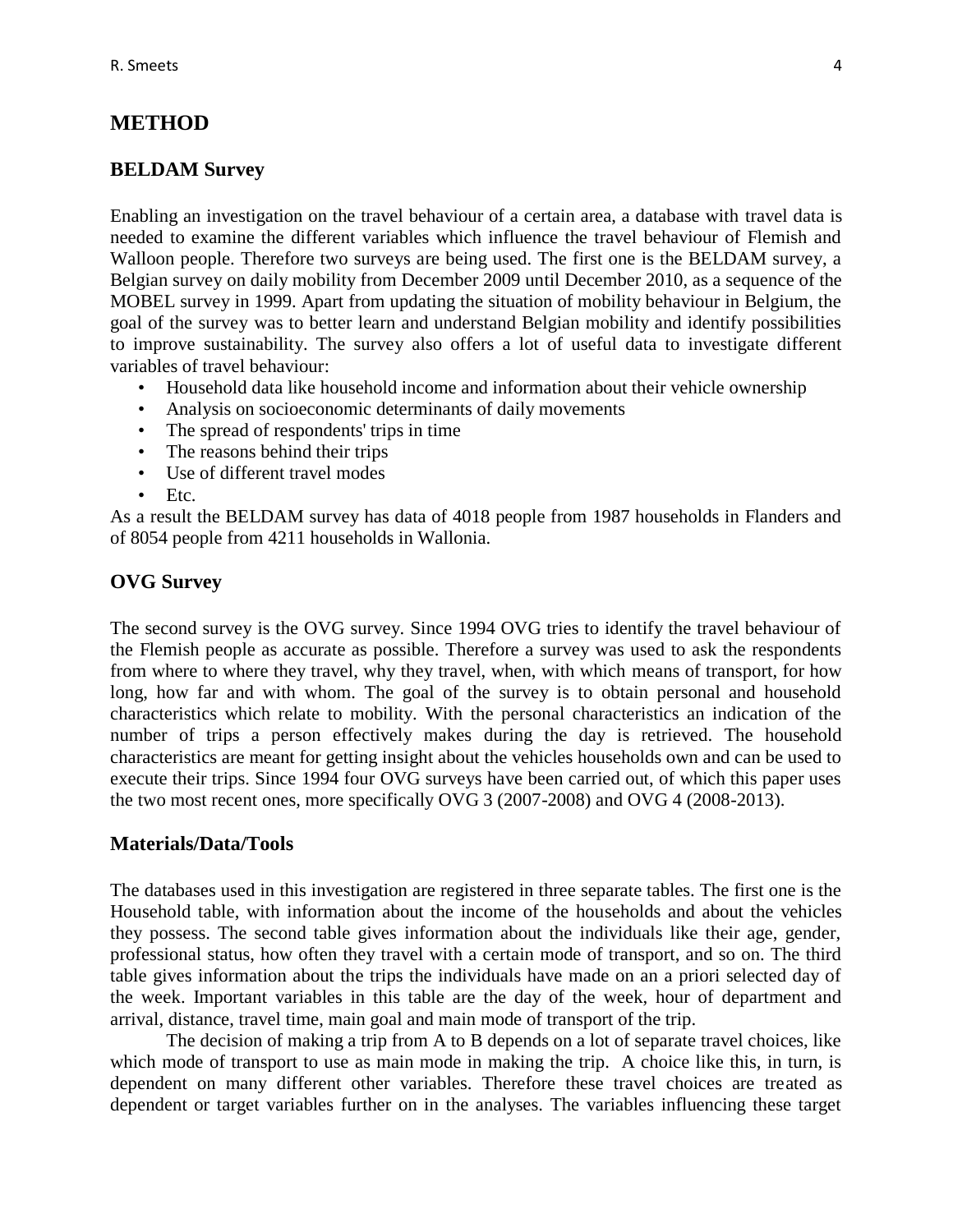variables are the independent variables. For instance, distance, travel time and vehicle availability are some of many independent variables influencing the travel choice of which means of transport to use when a person wants to make a trip.

In SAS several dependent variables can be created to investigate, together with a selection of independent variables which are interesting to study and might have an influence on that particular target variable. The independent variables have to be selected carefully, because not all independent variables are suitable to use as an explaining variable for certain target variables. To create data sets of target variables with their independent variables, the statistical analysis program SAS can be used. With this program new variables like total travel time of the trip and number of trips per person can be created, and used in further analysis. If there is a continuous variable which can take a lot of different values, it is best to make this variable discrete by dividing these different values into several categories in SAS, because CHAID originally works with discrete values. Although it is possible to create many categories per variable, the number of categories is limited to a maximum of six, because it is more accurate and clear. Examples of such continue variables are distance, travel time and age. For example, the variable travel distance is divided in the following six classes:

- $0 = [0 \text{ km} 20 \text{ km}]$
- $1 = [20 \text{ km} 40 \text{ km}]$
- $2 = [40 \text{ km} 60 \text{ km}]$
- $3 = 60 \text{ km} 80 \text{ km}$
- $4 = [80 \text{ km} 100 \text{ km}]$
- $5 = [100 \text{ km} \dots]$

Data sets with the appropriate independent variables have been created in SAS for the investigation of the following ten travel choices (target variables):

- Number of trips
- Trip distance
- Average trip distance per person
- Trip travel time
- Average trip travel time per person
- Main mode of transport of a trip
- Use of Public Transport as main mode of transport of the trip
- Use of the bicycle as main mode of transport of the trip
- Use of car as a driver as main mode of transport of the trip
- Use of car as a passenger as main mode of transport of the trip

To be able to compare the situation between Flanders and Wallonia, BELDAM and OVG, OVG 3 and OVG 4, it is important that for every target variable, data sets are created the same in every database.

After creating the ten data sets for every travel choice in the necessary databases, a CHAID analysis ("Chi Square Automatic Interaction Detection") is performed. This form of analysis determines how variables best combine to explain the outcome in a given dependent or target variable. It is a helpful tool for discovering the relationships between explaining variables and choices made by respondents. Another advantage of a CHAID analysis is that it can visualize the relationship between the target variable and the related declaring variables in the form of a decision tree, which is very important in this particular investigation.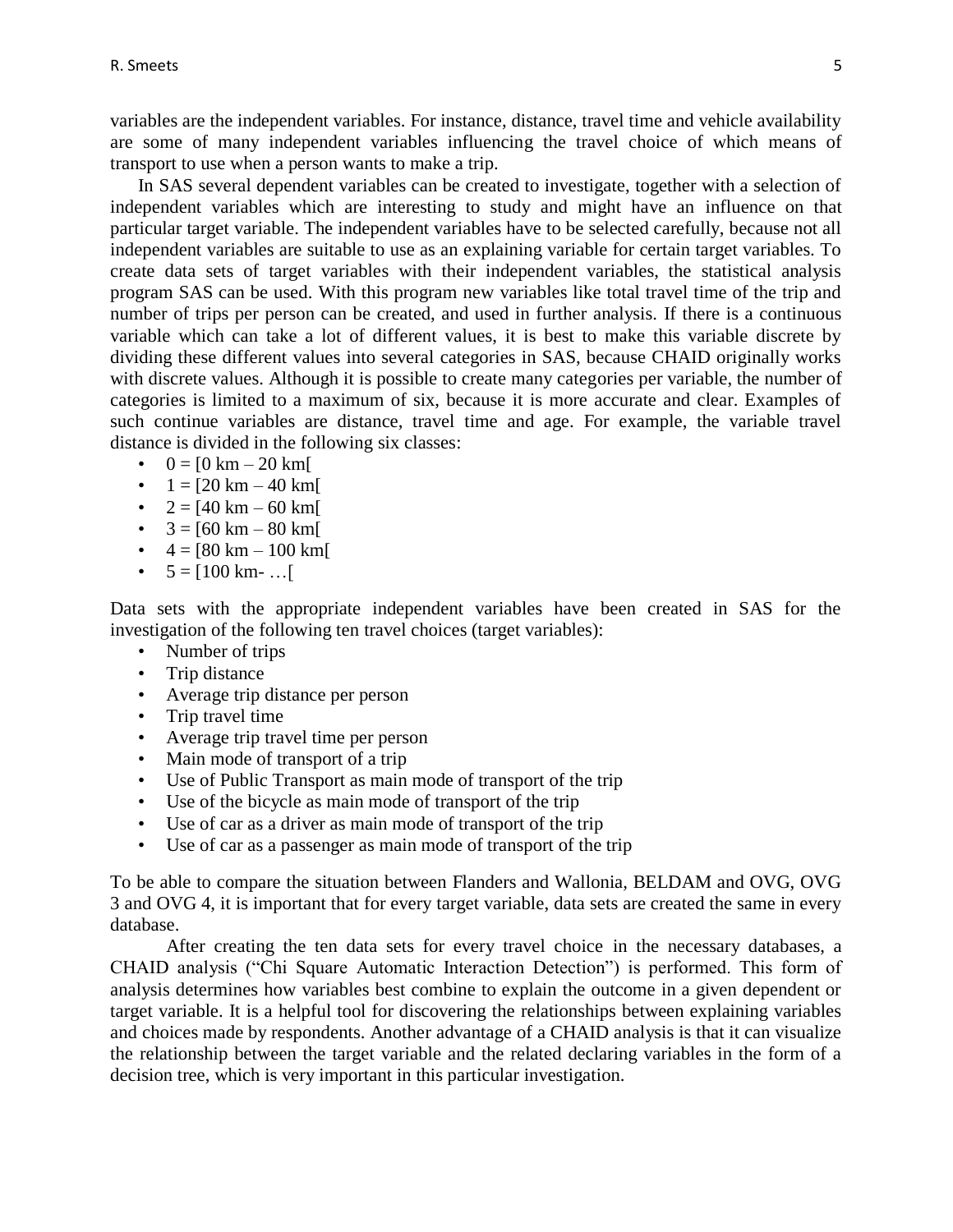Also in the study of Pitombo et al. (2010) decision tree analysis is used to investigate variables influencing travel pattern choices. The study aimed to find relations between the socioeconomic characteristics, activity participation, land use patterns and travel behaviour in Sao Paulo. The decision tree method revealed that car ownership, household income, professional status and trip purpose, variables which are applied in our investigation too, are among the variables with the highest influence on the travel pattern choice.

Before it is possible to perform a CHAID analysis through FEATHERS, the data sets of the target variables have to be transformed into proper CHAID inputs in order to execute the analyses.

#### **Data-Analysis**

#### *CHAID Output*

The CHAID inputs of all ten of the target variables are transformed into CHAID outputs. The CHAID outputs contain a decision tree which shows which independent variables are subsequently used to predict the outcome of the target variable. Underlying figure is the CHAID output of the decision tree for the number of trips per day in Flanders.



**FIGURE 1 Example of CHAID Output Flanders**

In this example "diploma" is an important variable in predicting the number of trips a Flemish person makes per day. This means that in Flanders, which diploma you have, seems to contribute a lot in predicting the number of trips a person makes a day compared to the other variables used in the analysis. Other variables with a certain share of influence on the number of trips are bicycle use ("use bic"), car used as a driver ("use cdr") and the day of the week ("weekday"). When comparing the Flemish decision tree to the Walloon one, there is quite a different outcome.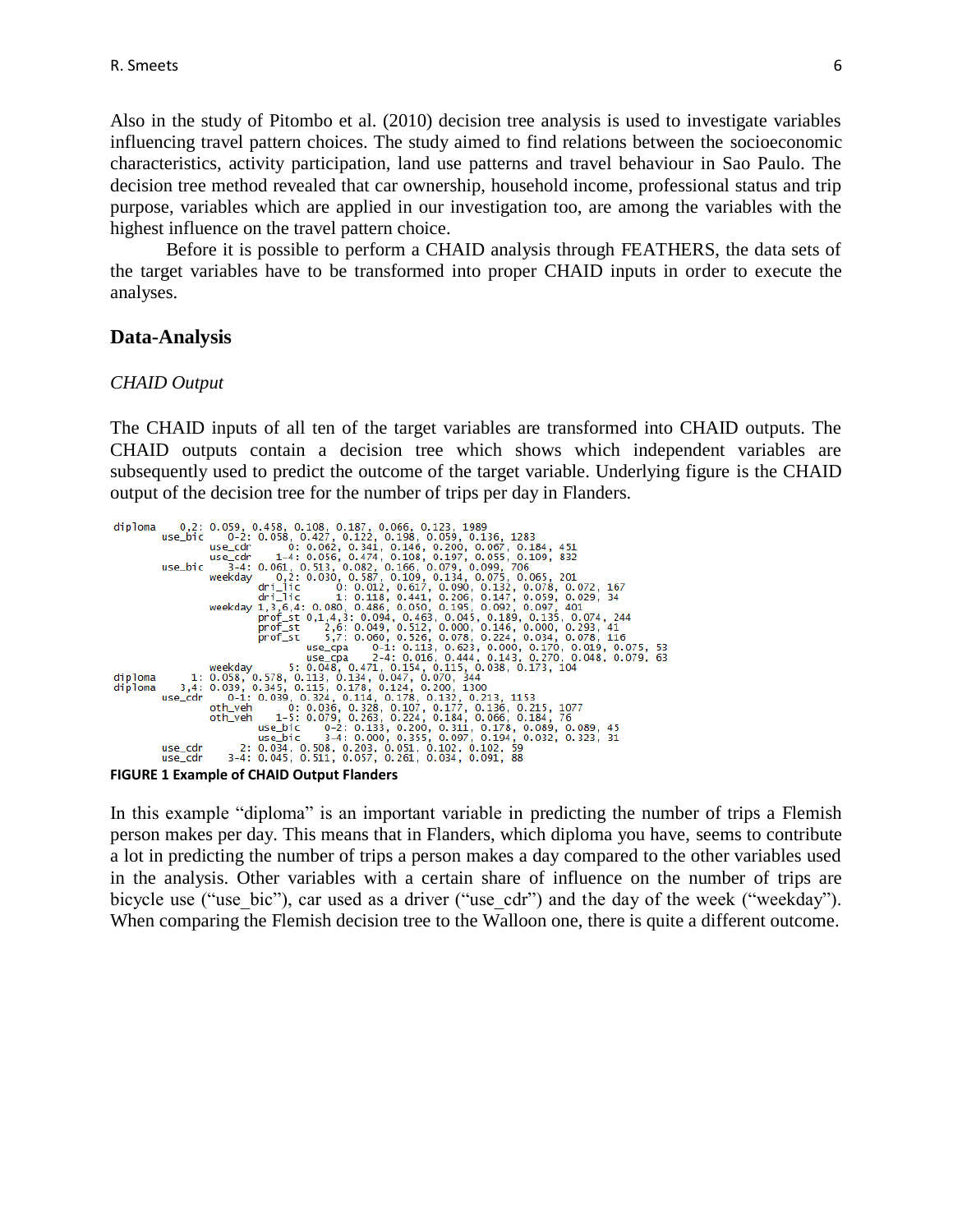

**FIGURE 2 Example of CHAID Output Wallonia**

The diploma a Walloon person owns does not influence the number of trips he or she makes during the day as much as it does in Flanders. The output above indicates that in Wallonia the use of the car as a driver ("use\_cdr") has the biggest influence on the number of trips a Walloon makes during the day. This means that how often a person uses his car as a driver seems to have a big influence on the number of trips a person makes. Some of the other variables with a certain influence are bicycle ownership ("bicycle"), "age", "income", use of the car as a passenger ("use\_cpa") and also the "diploma", although with a much less share of influence than the Flanders output.

#### *Chi Square*

Knowing which variables have a certain influence on a transport decision is important in order to understand travel behaviour, but what is really important to know is how big that influence really is in predicting the target variable, and how big it is compared with the influences of the other variables. Therefore one can investigate the Chi square value of the independent variables. The higher the Chi square value of an independent variable in the context of a CHAID analysis, the higher its influence consequently is in predicting the target variable.

In this study the Chi square value of every explaining variable is being displayed in a table together with its relative share in predicting the target value. A pie chart gives a visual indication of the differences in influence between the different explaining variables on the target variable, which for example is the number of trips a person makes per day in Flanders. Only the variables with a relative influence share of 2% or more on the target variable are being displayed, the other influences are combined in an 'Others' variable. The following table and figure indicate that the diploma of a Flemish person and his use of the car as a driver are most influential in predicting the number of trips he makes during the day.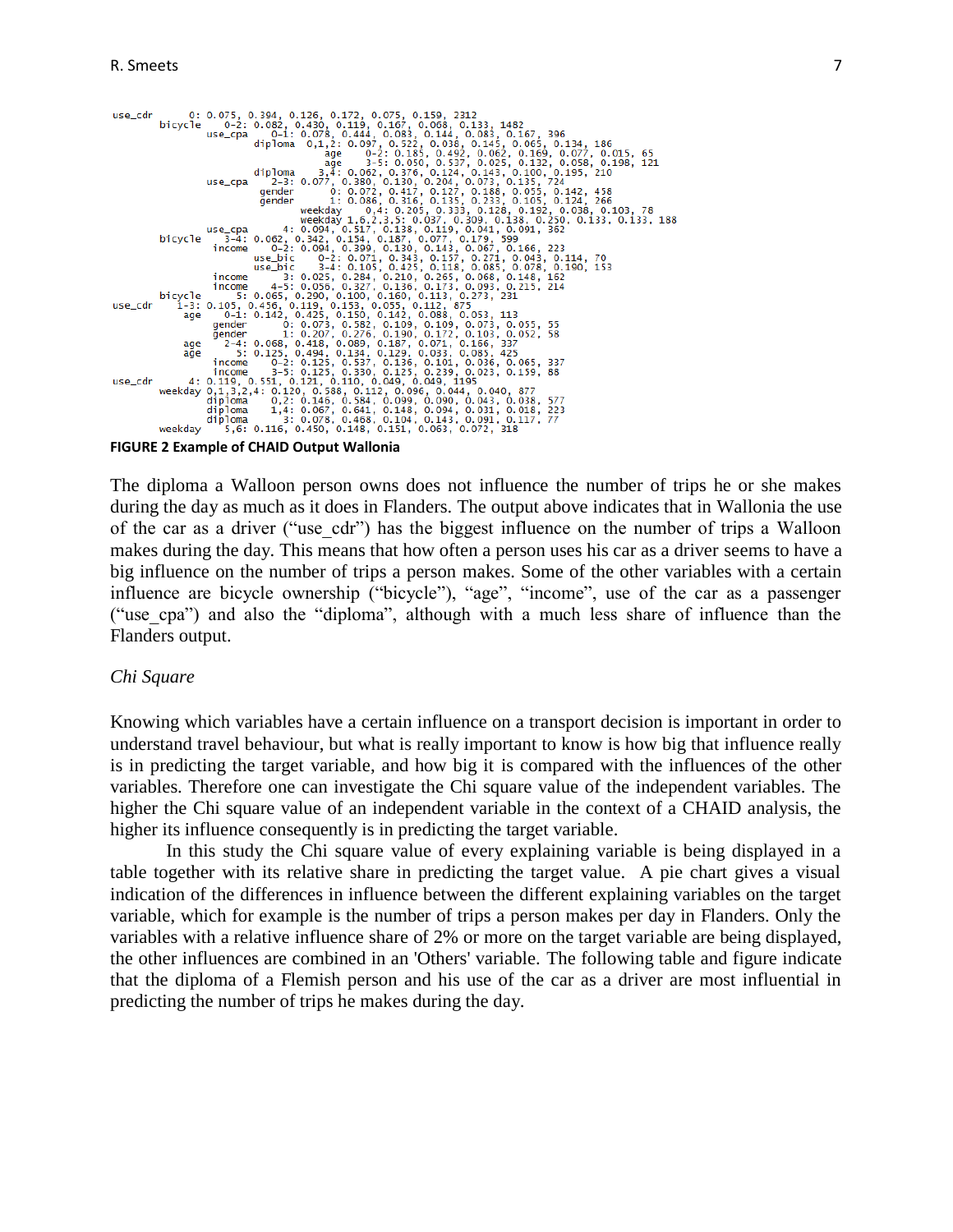|         | Expl. Var v Chi square v Relative v |         |
|---------|-------------------------------------|---------|
| weekday | 44,44                               | 3,38%   |
| gender  | 0                                   | 0,00%   |
| age     | $\Omega$                            | 0,00%   |
| use bic | 77,05                               | 5,87%   |
| use mot | 0                                   | 0,00%   |
| use PT  | O                                   | 0,00%   |
| use cdr | 425,5                               | 32,40%  |
| use cpa | 2,25                                | 0,17%   |
| diploma | 644,04                              | 49,04%  |
| prof st | 43,8                                | 3,33%   |
| dri_lic | 2,32                                | 0,18%   |
| cars    | 0                                   | 0,00%   |
| bicycle | $\bf{0}$                            | 0,00%   |
| income  | 0                                   | 0,00%   |
| motorc  | $\bf{0}$                            | 0,00%   |
| oth veh | 74,01                               | 5,63%   |
|         | 1313.41                             | 100.00% |

**TABLE 1 Example Influence Share of Independent Variables on Travel Choice in Flanders**

**FIGURE 3 Influence Share of Independent Variables on Travel Choice in Flanders**

Looking at the same travel choice in Wallonia, the most important variables in predicting the number of trips a person makes during the day are the use of the car and the number of bicycles the household owns. The influence of the diploma is less important compared to the Flanders situation. Variables like age, household income, weekday and the use of the car as a passenger also have a certain influence on the travel choice.



**TABLE 2 Example Influence Share of Independent Variables on Travel Choice in Wallonia**

**FIGURE 4 Influence Share of Independent Variables on Travel Choice in Wallonia**

#### *Impact Tables*

Apart from determining which variables are important in influencing the target variable, it is also interesting to know in which way every explaining variable interacts with the target variable. The CHAID analysis in this study is accompanied with an impact table where the impact of the increase or decrease of the value of an explaining variable on the target variable is shown. Depending on the outcomes of the impact tables, it is possible for ordinal explaining variables to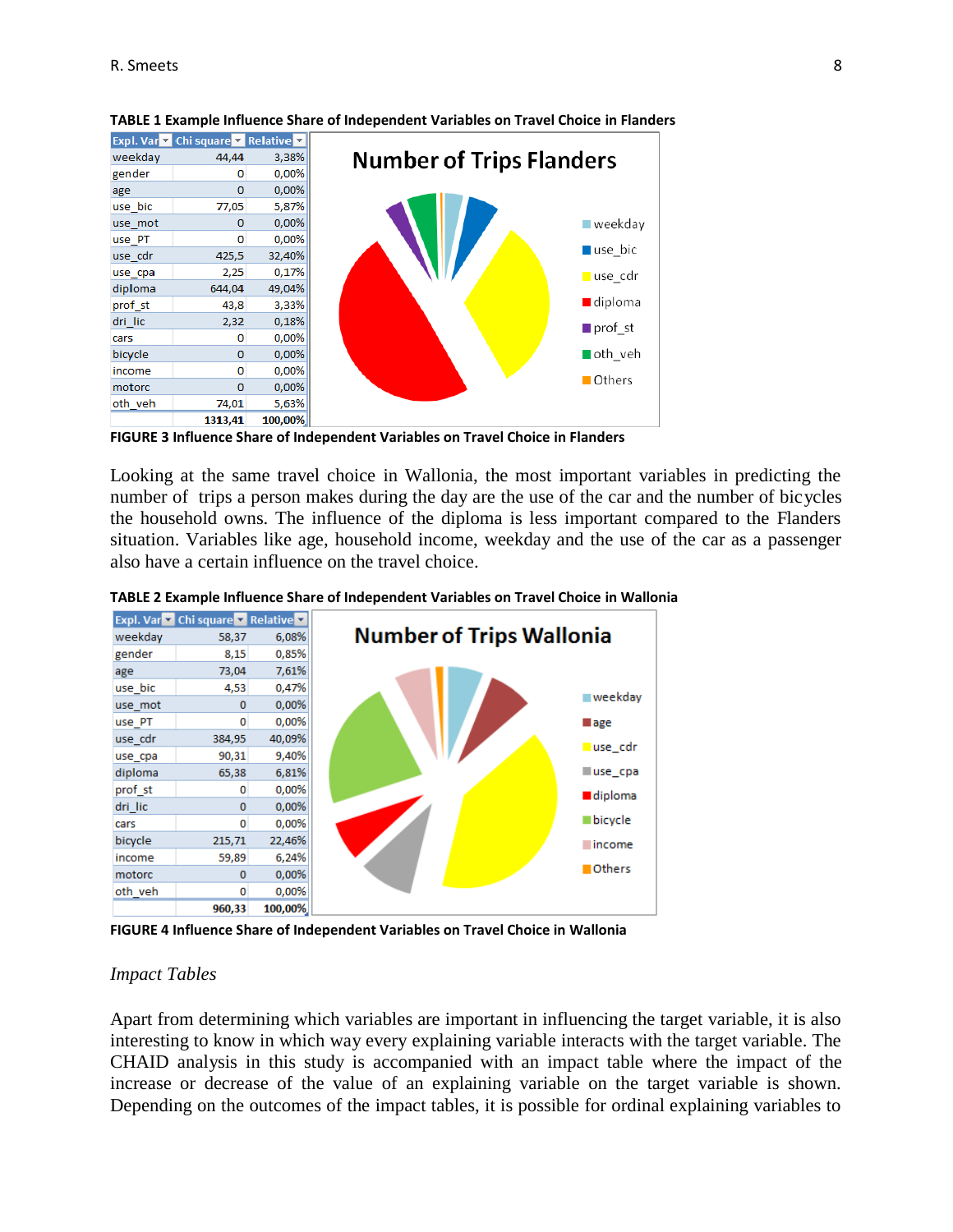detect a certain pattern which gives the possibility to make conclusions on the influence of that particular variable on the target variable. For nominal variables, like professional status and goal of a trip, it is impossible to detect such an influence pattern.

The following figure presents the impact tables of Flanders and Wallonia concerning the impacts of the different explaining variables on the number of trips made by a person. Variables with a certain impact on the travel choice have impacts values varying from  $-1.00$  to  $+1.00$ . A negative impact value, a value between -1.00 and 0.00, means that a value change of a certain independent variable results in a decrease for the impact value of the target variable. The opposite is true for a positive impact value (between 0.00 and 1.00),where a value change results in an increase for the impact value of the target variable. The closer the impact value approaches the extreme values of -1.00 or 1.00 the stronger the impact. It is possible that a certain variable doesn't influence a particular value of the travel choice at all. In that case the variable does not get a value, which is indicated by "-9.00". All of the independent variables which have a certain impact pattern on the number of trips a person makes in the two regions within the BELDAM survey are indicated in bold and framed in red.

|         | Expl. Var. $\triangledown$ 1 Trip | <b>Example 2 Trips 1</b> 2 Trips <b>1</b> 4 Trips <b>1</b> 5 Trips <b>1</b> 5+ Trips <b>1</b> |         |         |         |         |         |         | Expl. Var. $\triangleright$ 1 Trip | ▼       | 2 Trips $\triangledown$ |         | 3 Trips $\overline{v}$ 4 Trips $\overline{v}$ 5 Trips $\overline{v}$ 5+ Trips $\overline{v}$ |
|---------|-----------------------------------|-----------------------------------------------------------------------------------------------|---------|---------|---------|---------|---------|---------|------------------------------------|---------|-------------------------|---------|----------------------------------------------------------------------------------------------|
| weekday | 0.23                              | $-0.30$                                                                                       | $-0.16$ | 0.18    | 0.12    | 0.12    | weekdav |         | $-0.35$                            | $-0.93$ | 0.89                    | 0.73    | 0.49                                                                                         |
| gender  | $-9.00$                           | $-9.00$                                                                                       | $-9.00$ | $-9.00$ | $-9.00$ | $-9.00$ | gender  |         | 1.00                               | $-1.00$ | 1.00                    | 1.00    | 1.00                                                                                         |
| age     | $-9.00$                           | $-9.00$                                                                                       | $-9.00$ | $-9.00$ | $-9.00$ | $-9.00$ | age     |         | $-0.28$                            | 0.69    | $-0.22$                 | 0.00    | $-1.00$                                                                                      |
| use bic | 1.00                              | 1.00                                                                                          | $-1.00$ | $-1.00$ | 1.00    | $-1.00$ | use bic |         | 1.00                               | 1.00    | $-1.00$                 | $-1.00$ | 1.00                                                                                         |
| use_mot | $-9.00$                           | $-9.00$                                                                                       | $-9.00$ | $-9.00$ | $-9.00$ | $-9.00$ | use mot | $-9.00$ |                                    | $-9.00$ | $-9.00$                 | $-9.00$ | $-9.00$                                                                                      |
| use_PT  | $-9.00$                           | $-9.00$                                                                                       | $-9.00$ | $-9.00$ | $-9.00$ | $-9.00$ | use_PT  | $-9.00$ |                                    | $-9.00$ | $-9.00$                 | $-9.00$ | $-9.00$                                                                                      |
| use cdr | 0.04                              | 1.00                                                                                          | $-0.35$ | 0.24    | $-1.00$ | $-1.00$ | use cdr | 1.00    |                                    | 1.00    | 0.20                    | $-1.00$ | $-1.00$                                                                                      |
| use_cpa | $-1.00$                           | $-1.00$                                                                                       | 1.00    | 1.00    | 1.00    | 1.00    | use_cpa | 1.00    |                                    | 0.28    | 1.00                    | $-0.14$ | $-1.00$                                                                                      |
| diploma | $-0.98$                           | $-0.23$                                                                                       | $-0.44$ | 0.06    | 0.54    | 0.31    | diploma | $-0.38$ |                                    | $-0.02$ | 0.47                    | 0.02    | 0.03                                                                                         |
| prof_st | $-0.21$                           | 0.33                                                                                          | 0.11    | 0.12    | $-0.23$ | 0.00    | prof st | $-9.00$ |                                    | $-9.00$ | -9.00                   | $-9.00$ | $-9.00$                                                                                      |
| dri_lic | 1.00                              | $-1.00$                                                                                       | 1.00    | 1.00    | $-1.00$ | $-1.00$ | dri_lic | $-9.00$ |                                    | $-9.00$ | $-9.00$                 | $-9.00$ | $-9.00$                                                                                      |
| cars    | $-9.00$                           | $-9.00$                                                                                       | $-9.00$ | $-9.00$ | $-9.00$ | $-9.00$ | cars    | $-9.00$ |                                    | $-9.00$ | $-9.00$                 | $-9.00$ | $-9.00$                                                                                      |
| bicycle | $-9.00$                           | $-9.00$                                                                                       | $-9.00$ | $-9.00$ | $-9.00$ | $-9.00$ | bicycle | $-1.00$ |                                    | $-1.00$ | $-0.24$                 | $-1.00$ | 1.00                                                                                         |
| income  | $-9.00$                           | $-9.00$                                                                                       | $-9.00$ | $-9.00$ | $-9.00$ | $-9.00$ | income  | $-0.39$ |                                    | $-0.72$ | $-0.00$                 | 0.43    | 0.40                                                                                         |
| motorc  | $-9.00$                           | $-9.00$                                                                                       | $-9.00$ | $-9.00$ | $-9.00$ | $-9.00$ | motorc  | $-9.00$ |                                    | $-9.00$ | $-9.00$                 | $-9.00$ | $-9.00$                                                                                      |
| oth veh | 1.00                              | $-1.00$                                                                                       | 1.00    | 1.00    | $-1.00$ | $-1.00$ | oth veh | $-9.00$ |                                    | $-9.00$ | $-9.00$                 | $-9.00$ | $-9.00$                                                                                      |

**TABLE 3 Example Impact of Independent Variables on Traffic Choice**

An example of such an impact pattern is the use of a car as a driver ("use cdr"). This variable can have the following possible values:

- $\cdot$  **0** = At least 5 days a week
- $\bullet$  **1** = 1 or a few days a week
- $2 = 1$  or a few days a month
- $\bullet$  **3** = 1 or a few days a year
- $\bullet$  **4** = Never

After indicating every notable impact pattern for the two regions, we compare their impacts in order to detect remarkable differences. For example, when comparing the impacts the use of the car as a driver has on the number of trips a person makes during the day, for Flanders a decreasing use indicates a slight increase in the number of people that makes only one trip a day, because it has the positive value of 0.04. It also results in a great increase for people who make two trips a day. On the other hand, a decreasing use of the car as a driver has as a result that the number of people making four trips or more per day will decrease, because they have a value of - 1.00. We can conclude that a decrease in car use as a driver has a fairly negative influence on the number of trips a Flemish person makes during the day. When comparing this pattern with the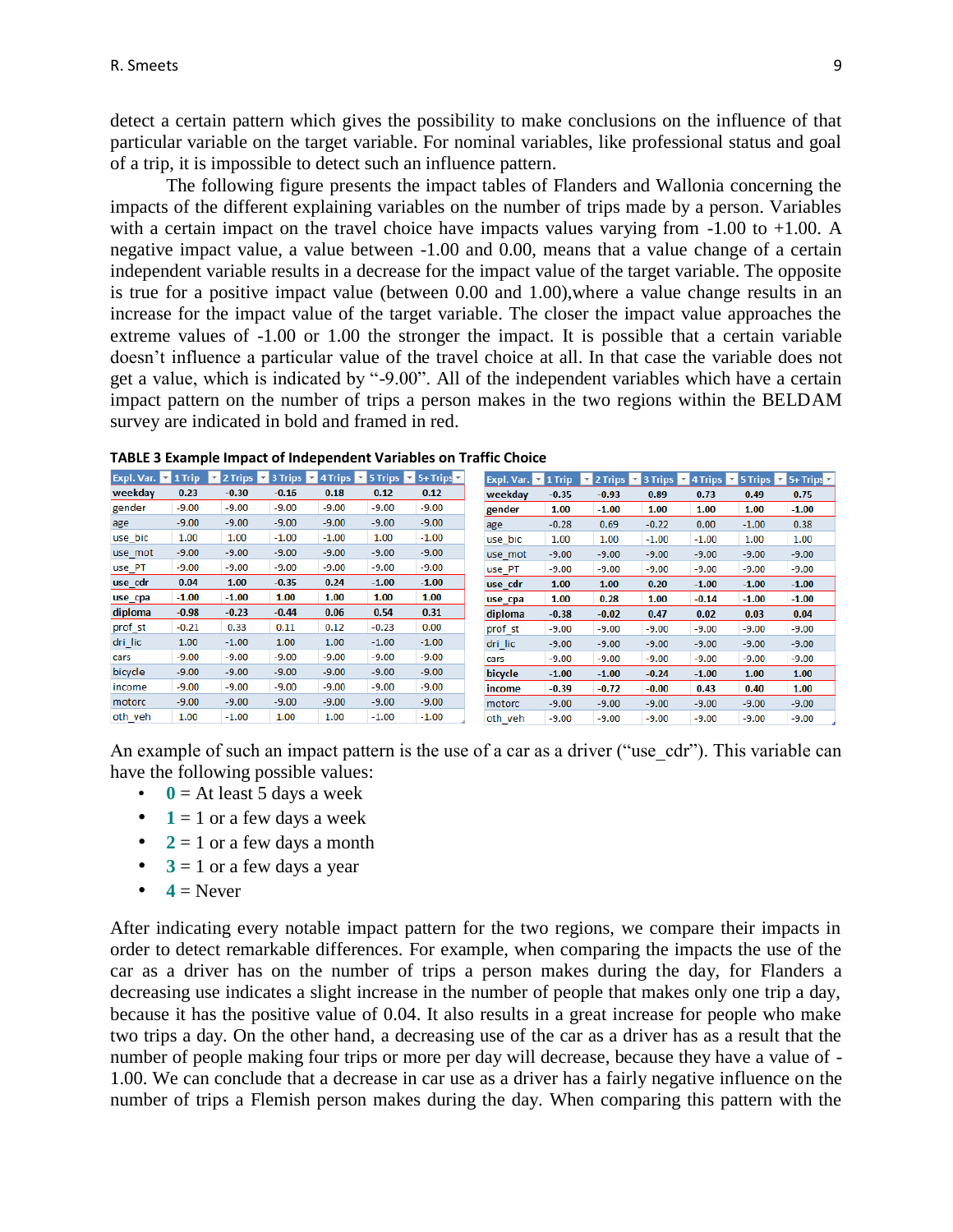Walloon outcome, it is noticeable that for Wallonia there is a very clear pattern out of which we can conclude that when the use of car as a driver by a Walloon person decreases, the number of trips he makes a day decreases.

When comparing the results between the given databases, only the explaining variables with a clear difference in impact on the target value, and those which differ from what's normally expected will be shown. An example can be found in the upper table where the impact pattern is almost fully opposite between Flanders and Wallonia, concerning the influence the use of the car as a passenger has on the number of trips a person makes.

It is not always clear which impact pattern is remarkable or unusual. To give an indication of which impact is expected from certain explaining variables on a certain travel decision, a number of hypotheses are being listed up, generated from the outcomes of the BELDAM and OVG studies:

- The more vehicles a household owns, like cars and bicycles, the more a person is inclined to use them as main mode of transport to make a trip.
- People without a driver's license are not likely to use the car as a driver. Instead they are forced to use other means of transport like Public Transport and the bicycle. People younger than 18 and many people older than 65 years do not have a driver's license and are expected to make less use of the car as a driver and make more use of other means of transport.
- Non-motorised transport modes are mostly used to overcome short distances. The car or Public Transport is used to travel to more distant destinations.
- People with higher household income possess more vehicles which makes it possible to make more trips than people with lower household incomes. Therefore they also make more use of the car as a driver then less wealthy people, who make more use of Public Transport and the car as a passenger.
- Men make more trips per day than women and they also travel more kilometres per day on average.
- Men are assumed to make more trips with the car as a driver than women, while women make more trips with the car as a passenger. This is partly caused by the fact that on average more men have a driver's license than women.
- Bicycle use in Flanders is much higher than in Wallonia.

Although these hypotheses are based upon the BELDAM and OVG studies, it doesn't mean that the outcomes of the variable analyses are completely in accordance with those studies. But taking these hypotheses above in to account it is easier to detect remarkable impact outcomes in the analyses of the created data sets, and it can help in understanding possible impact differences between certain studies.

# **RESULTS**

The list of results of the variable analysis through CHAID is shown per target variable for every database investigated. A table with the Chi Square value of every explaining variable is shown together with their relative influence on the target variable. A pie chart is displayed with all the declaring variables with a relative influence of 2% or more on the target variable, to give a clear view on the influence proportions between the declaring variables. Finally an impact table is shown with the specific impacts of the declaring variables on the different values of the target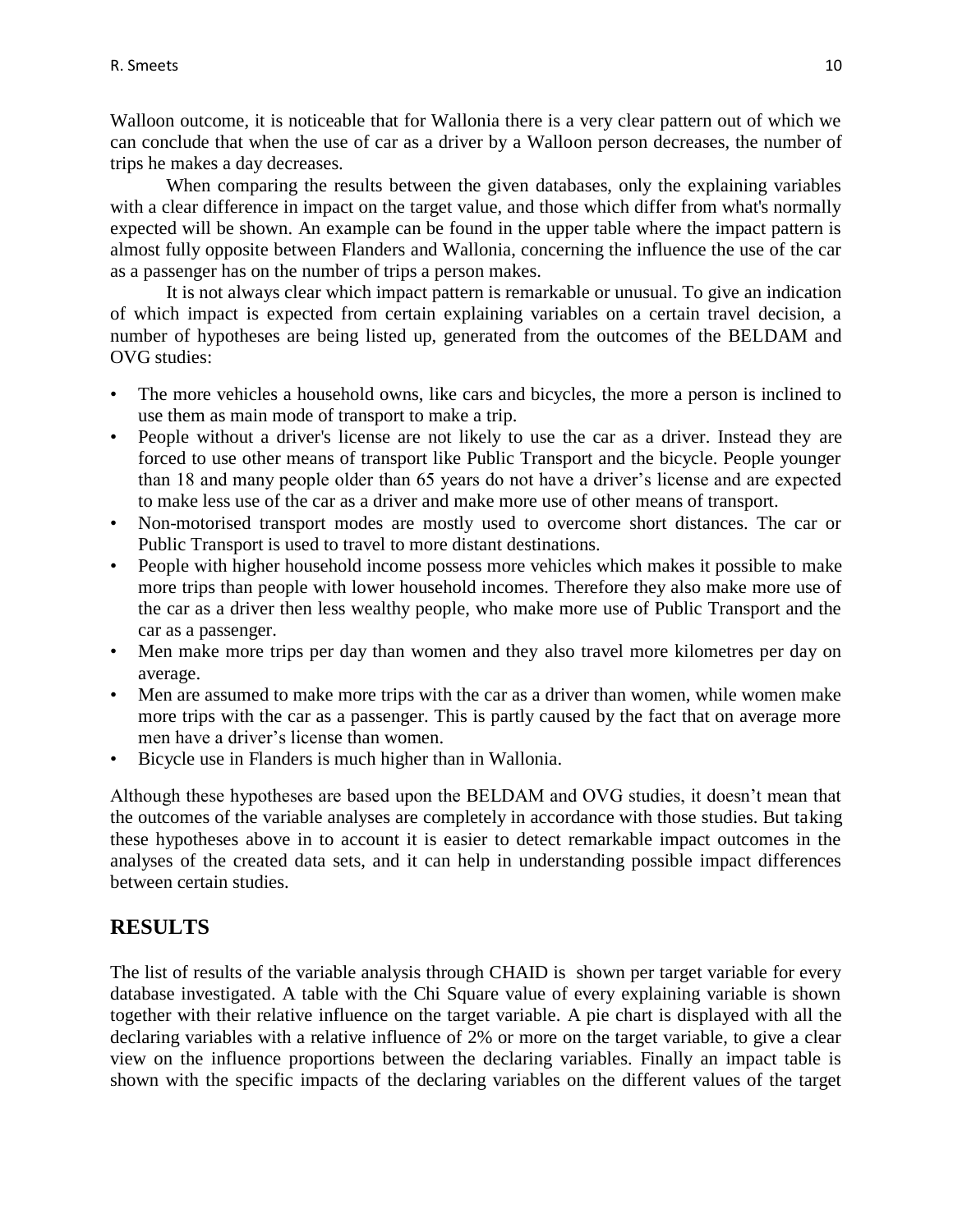variable. According to these impacts it is possible to make conclusions about the way in which an independent variable influences the target variable, and thus about a certain mobility decision.

The main purpose of this paper is to indicate the differences between the influences of possible explaining variables and the way they differ in predicting a certain mobility decision. Because many data is being investigated it isn't possible to show every outcome. Therefore only those target variables which do show a clear difference in influence magnitude or impact are being covert in detail.

#### **Comparing Flanders With Wallonia**

In order to investigate the daily mobility in Belgium, the BELDAM survey was created in 2010. This survey gathered mobility data for Flanders as well as for Wallonia, which makes it possible to compare the mobility behaviour in both regions and, more importantly, compare the differences in influence of independent variables on certain target variables.

#### *Chi Square*

When comparing the amount of influence the selected explaining variables have on a certain travel decision in Flanders and Wallonia, it is necessary to look at the Chi Square values from the CHAID outputs. The relative share of the influence of the explaining variables are visually indicated in a pie chart. When comparing the pie charts of Flanders with the pie charts of Wallonia, following travel decisions show different outcomes between the two regions of interest.



**FIGURE 5 Comparing Influence Shares of Independent Variables on Travel Choices between Flanders and Wallonia**

In Flanders the diploma of a person is most important in predicting the number of trips a person makes during the day, followed by the level of use of the car as a driver. In Wallonia the influence of the diploma is less compared to Flanders, and variables like the number of bicycles a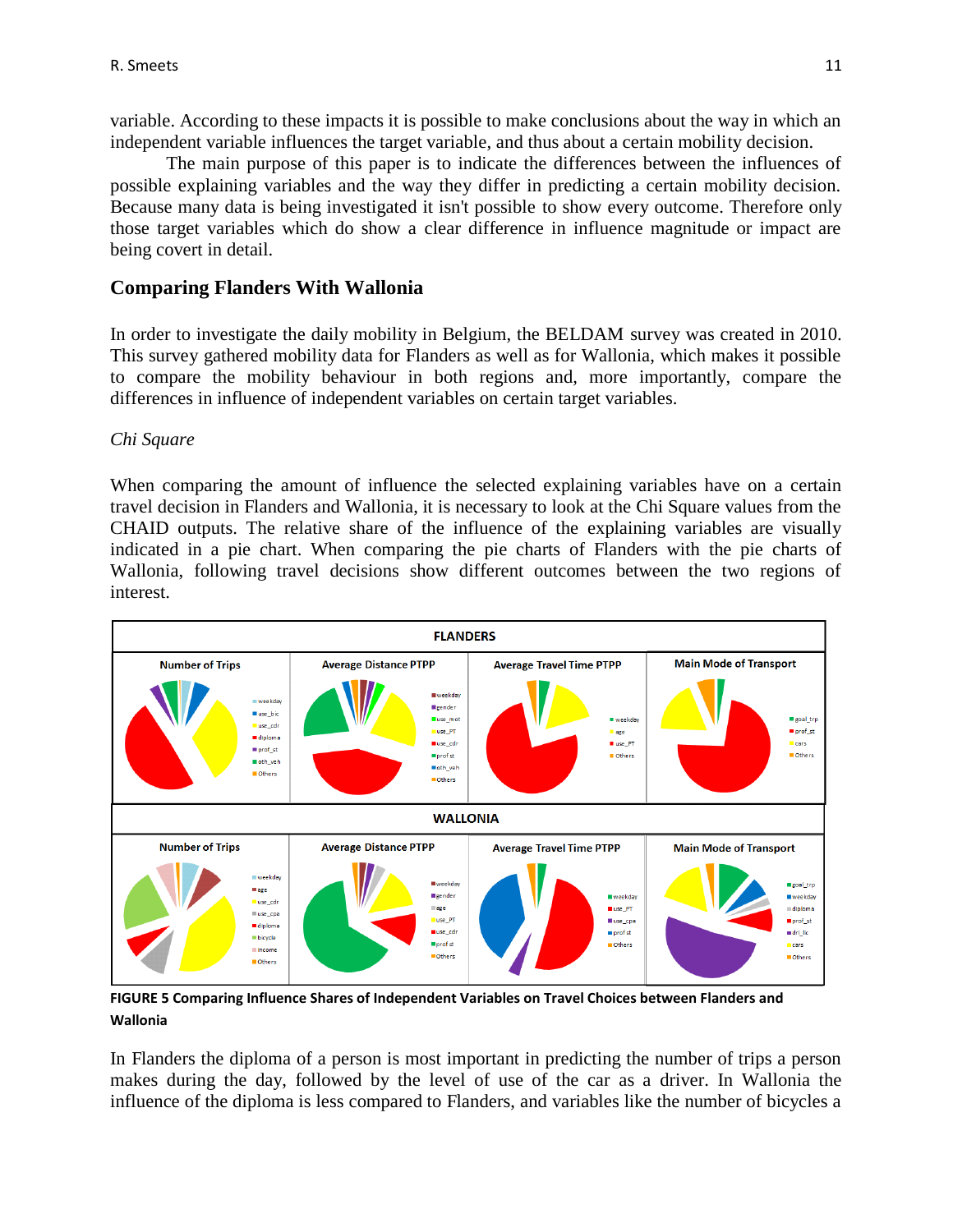household has and the age of a person are more influential. The professional status of a person, the use of Public Transport and the use of the car as a driver are the three most important variables in predicting the average distance of the trips a person makes during the day. The difference between Flanders and Wallonia lies in the shares of influence between the three variables. In Flanders the use of the car as the driver is most important while in Wallonia the professional status of a person is by far the most influential variable. In predicting the average travel time of the trips a person makes during the day the use of Public Transport as main means of transport for making a trip is most important for Flanders as well as Wallonia, but the share of influence is a lot lower in Wallonia. Instead a second important influence, professional status, is of a considerate importance in predicting the average trip travel time. When comparing the average distance and average travel time target variables, it is possible to conclude that travel distance is mainly depending on the use of the car as a driver, which indicates that using a car implies making trips with long distances. On the other hand the travel time is highly depending on the use of Public Transport, which might indicate that travelling with Public Transport is more time consuming than other means of transport. There is a big difference between Flanders and Wallonia when comparing the influences on the main mode of transport a person uses to make a trip. In Flanders the professional status of a person is highly influential, in contrast to Wallonia where having a driver's license is most important in predicting the means of transport with which a person travels. The predicting variables of the other target variables are very similar for Flanders and Wallonia, which makes it less interesting to point out in detail.

#### *Impact Tables*

Looking at the following impact tables, there are some differences in the way an explaining variable is predicting the target value. The underlying table indicates that age has quite a different impact on the average distance a person travels in Flanders and Wallonia. In Wallonia the older you are, the shorter your average travel distance will be. In Flanders the opposite is true except for trips with average travel distances under five kilometres. As in Wallonia these trips also occur more often when you get older.

|     | <b>FLANDERS</b>                         |      |      |      |      |         |                                         | <b>WALLONIA</b> |         |  |  |  |                                                                                                                                                           |  |  |
|-----|-----------------------------------------|------|------|------|------|---------|-----------------------------------------|-----------------|---------|--|--|--|-----------------------------------------------------------------------------------------------------------------------------------------------------------|--|--|
|     | <b>Average Trip Distance Per Person</b> |      |      |      |      |         | <b>Average Trip Distance Per Person</b> |                 |         |  |  |  |                                                                                                                                                           |  |  |
|     |                                         |      |      |      |      |         |                                         |                 |         |  |  |  | Expl. Var. • 0-5 Km • 5-10 Km • 10-20 Km • 20-30 Km • 30-40 Km • Plus 40Km • Expl. Var. • 0-5 Km • 5-10 Km • 10-20 Km • 20-30 Km • 30-40 Km • Plus 40Km • |  |  |
| age | 1.00                                    | 1.00 | lage | 1.00 | 1.00 | $-1.00$ | $-1.00$                                 | $-1.00$         | $-1.00$ |  |  |  |                                                                                                                                                           |  |  |

**TABLE 4 Comparing Impacts of Independent Variables on Travel Choices between Flanders and Wallonia**

Following table shows that men in Flanders make more use of non-motorized transport then women, in contrast to Wallonia. The higher the educational level and the household income in Wallonia is the more one makes use of the car as a driver. This is not the case in Flanders, which is a remarkable outcome because in general it is assumed that the higher the educational level and the household income is, the more trips a person makes with a car. In addition to this, a Flemish person with a higher household income makes more use of Public Transport, while in Wallonia such a person makes less use of Public Transport. In Flanders a decrease of bicycle use as well as a decrease in using the car as a passenger results in an increase of regular use of the car as a driver, which is opposed to Wallonia. On the other hand a decrease in Public Transport usage results in a decrease of regular bicycle usage in Flanders, and a decrease of regularly using the car as a passenger. The opposite is true for Wallonia.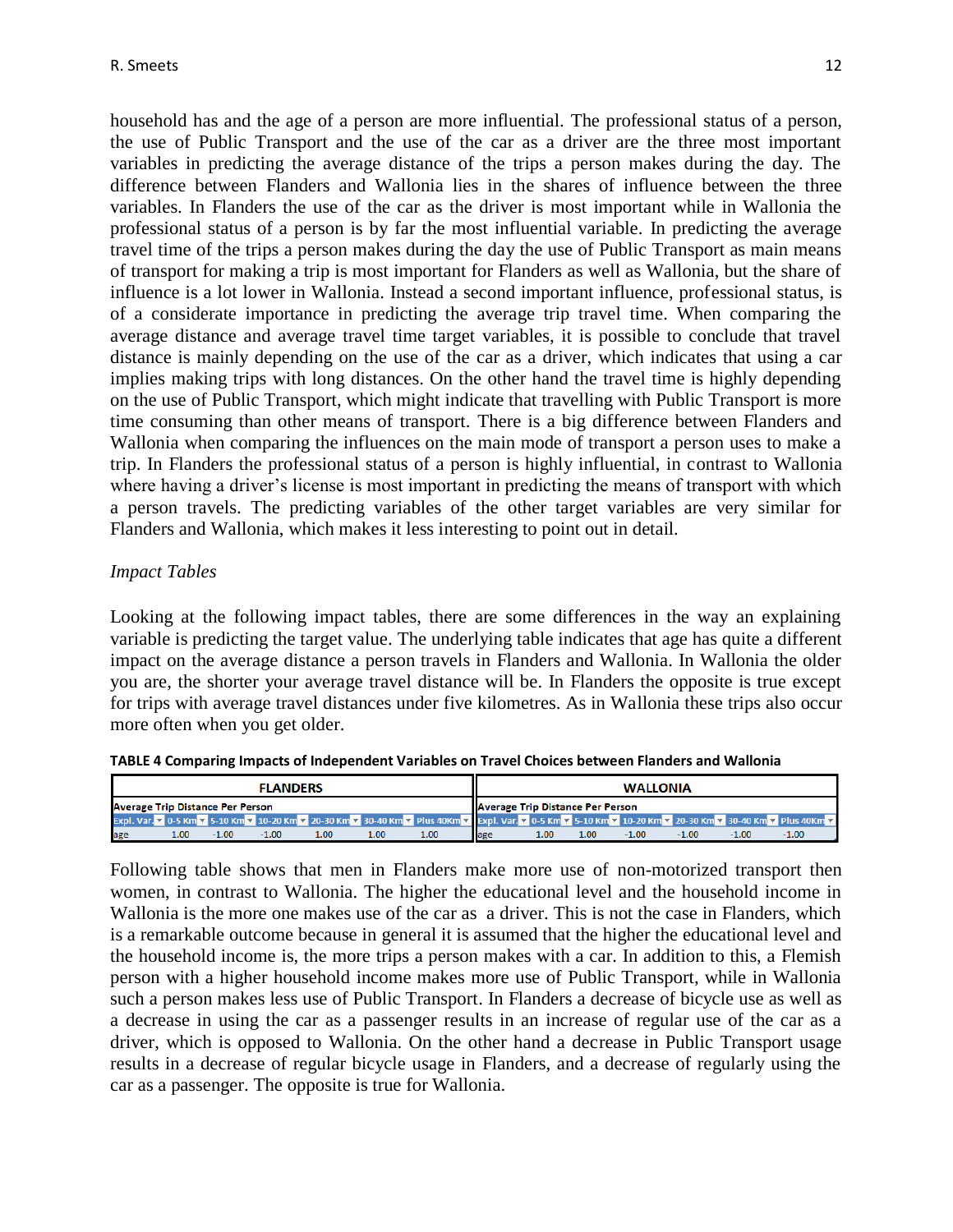|                    |                               | <b>FLANDERS</b>                                                                                                       |                  |           |                                       |                               |         |         | <b>WALLONIA</b>                                                                                                                                |           |                                       |  |  |
|--------------------|-------------------------------|-----------------------------------------------------------------------------------------------------------------------|------------------|-----------|---------------------------------------|-------------------------------|---------|---------|------------------------------------------------------------------------------------------------------------------------------------------------|-----------|---------------------------------------|--|--|
|                    | <b>Main Mode of Transport</b> |                                                                                                                       |                  |           |                                       | <b>Main Mode of Transport</b> |         |         |                                                                                                                                                |           |                                       |  |  |
|                    |                               | Expl. Var. v Car Driv. v Car Pass. v                                                                                  | <b>Weak Tra.</b> | <b>PT</b> | $\triangledown$ Other $\triangledown$ | Expl. Var. Y Car Driv.        |         |         | <b>Executive</b> Car Pass. <b>Execute Weak Tra. Execute</b>                                                                                    | <b>PT</b> | $\triangledown$ Other $\triangledown$ |  |  |
| gender             | $-1.00$                       | 1.00                                                                                                                  | $-1.00$          | 1.00      | 1.00                                  | gender                        | $-1.00$ | 1.00    | 1.00                                                                                                                                           | 1.00      | $-1.00$                               |  |  |
| diploma            | $-0.30$                       | 0.01                                                                                                                  | $-0.03$          | 0.06      | $-0.00$                               | diploma                       | 0.66    | $-0.98$ | 0.16                                                                                                                                           | 1.00      | $-0.10$                               |  |  |
| lincome            | $-1.00$                       | 0.08                                                                                                                  | $-0.21$          | 0.31      | 0.78                                  | income                        | 0.37    | 0.76    | $-0.57$                                                                                                                                        | $-0.97$   | 0.16                                  |  |  |
|                    | Use of Car as Driver          |                                                                                                                       |                  |           |                                       | Use of Car as Driver          |         |         |                                                                                                                                                |           |                                       |  |  |
|                    |                               | Expl. Var. $\bullet$ 5d a week $\bullet$ 1d a week $\bullet$ 1d a month $\bullet$ 1d a year $\bullet$ Never $\bullet$ |                  |           |                                       |                               |         |         | Expl. Var. $\bullet$ 5d a week $\bullet$ 1d a week $\bullet$ 1d a month $\bullet$ 1d a year $\bullet$ Never $\bullet$                          |           |                                       |  |  |
| use bic            | 0.79                          | $-1.00$                                                                                                               | $-1.00$          | 0.28      | 0.25                                  | use bic                       | $-1.00$ | $-1.00$ | $-1.00$                                                                                                                                        | $-1.00$   | 1.00                                  |  |  |
|                    | Use of Car as a Passenger     |                                                                                                                       |                  |           |                                       | Use of Car as a Passenger     |         |         |                                                                                                                                                |           |                                       |  |  |
|                    |                               | Expl. Var. $\bullet$ 5d a week $\bullet$ 1d a week $\bullet$ 1d a month $\bullet$ 1d a year $\bullet$ Never $\bullet$ |                  |           |                                       |                               |         |         | Expl. Var. $\bullet$ 5d a week $\bullet$ 1d a week $\bullet$ 1d a month $\bullet$ 1d a year $\bullet$ Never $\bullet$                          |           |                                       |  |  |
| use PT             | 0.91                          | $-0.57$                                                                                                               | $-1.00$          | $-0.28$   | 0.59                                  | use PT                        | $-0.41$ | $-0.57$ | $-0.34$                                                                                                                                        | $-0.24$   | 0.56                                  |  |  |
| <b>Bicycle Use</b> |                               |                                                                                                                       |                  |           |                                       | <b>Bicycle Use</b>            |         |         |                                                                                                                                                |           |                                       |  |  |
|                    |                               | Expl. Var. $\bullet$ 5d a week $\bullet$ 1d a week $\bullet$ 1d a month $\bullet$ 1d a year $\bullet$ Never $\bullet$ |                  |           |                                       |                               |         |         | <b>Expl.</b> Var. $\mathbf{v}$ 5d a week $\mathbf{v}$ 1d a week $\mathbf{v}$ 1d a month $\mathbf{v}$ 1d a year $\mathbf{v}$ Never $\mathbf{v}$ |           |                                       |  |  |
| use PT             | $-0.89$                       | $-0.51$                                                                                                               | $-0.16$          | 0.27      | 0.71                                  | use PT                        | 1.00    | $-1.00$ | $-1.00$                                                                                                                                        | $-1.00$   | 1.00                                  |  |  |
| use cpa            | 0.86                          | $-1.00$                                                                                                               | $-1.00$          | $-1.00$   | 0.74                                  | use cpa                       | $-0.60$ | $-0.07$ | $-0.39$                                                                                                                                        | $-0.15$   | 0.44                                  |  |  |

| TABLE 5 Comparing Impacts of Independent Variables on Travel Choices between Flanders and Wallonia |
|----------------------------------------------------------------------------------------------------|
|----------------------------------------------------------------------------------------------------|

#### **Comparing OVG 3 With OVG 4**

Since 1994 OVG tries to identify the travel behaviour of the Flemish people. Up until now, four OVG surveys exist which recorded personal, household and travel data for a certain part of the population. It is not only interesting to see how travel behaviour has evolved in Flanders, but also to investigate if influences of independent variables have changed in predicting target variables like the number of trips a person makes. Therefore we compare the results of OVG 3 (2007-2008) with OVG 4 (2009-2013).

#### *Chi Square*

When comparing the pie charts of OVG 3 with OVG 4, following four travel decisions show different outcomes between the two surveys concerning the amount of influence.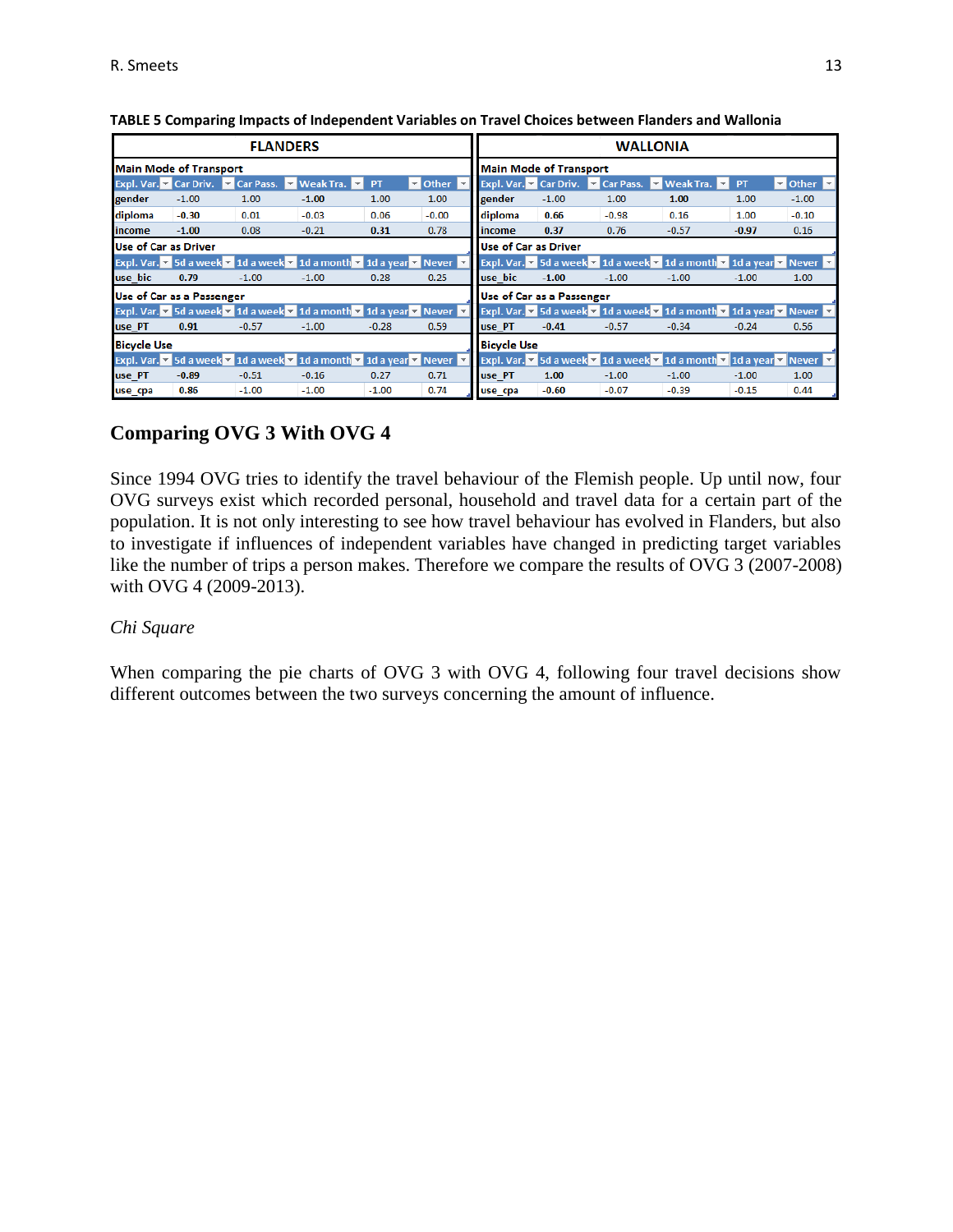

**FIGURE 6 Comparing Influence Shares of Independent Variables on Travel Choices between OVG 3 and OVG 4**

In deciding which main mode of transport to use for a certain trip, having a drivers licence, a person's professional status and the number of cars the household owns are important in predicting this in OVG 3, while in OVG 4 the goal of the trip has by far the most influence. There is a big difference between OVG 3 and OVG 4 in the amount of influence the explaining variables have on the average distance of the trips a person makes during the day. For OVG 3 the professional status is very important, but in OVG 4 it only has a small influence. In OVG 4 it is the day of the week above all to influence the average distance of the trips. Like in the comparison between Flanders and Wallonia in the BELDAM study, it is the use of Public Transport which is important in predicting the average travel time per trip per person. But for OVG 4 this influence isn't as important as in OVG 3. In OVG 4 weekday again is highly influential. A big difference between OVG 3 and OVG 4 occurs with the use of the car as a passenger as target variable. For OVG 3 it is mainly influenced by the professional status of a person, followed by the use of the car as a driver and a person's gender. In OVG age is most important in predicting the use of the car as a passenger, while the professional status has no influence whatsoever.

*Impact Tables*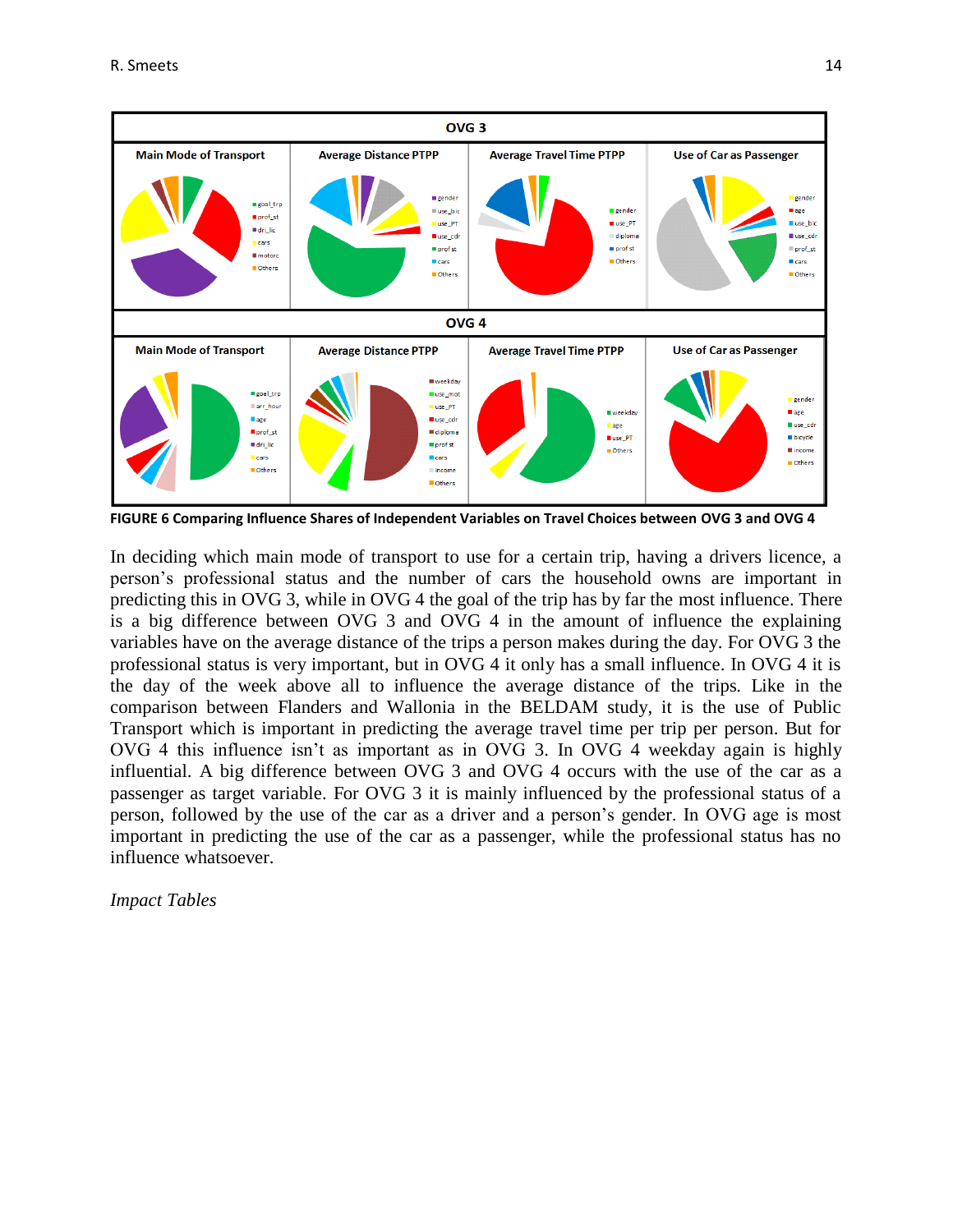The impact tables below indicate the differences between the impact of independent variables on certain target variables of OVG 3 and OVG 4. Looking at the gender and driver's licence variable it is clear for OVG 3 that women and people without a driver's license make shorter trips then men and people with a license to drive. In OVG 4 the opposite is true except for distances within 5 kilometres. Looking at the trip travel time, somewhat the same conclusion can be made concerning the driver's licence as predicting variable. In OVG 3 people without a driver's licence make trips with shorter distances. The opposite goes for OVG 4, which might be a strange observation because having a driver's licence implies the possibility to make more trips with the car as a driver. This might be explained by the fact that unlike in OVG 3, in OVG 4 people without a driver's licence make more use of Public Transport, which implies making trips with longer travel times on average. In OVG 3 people without a driver's licence turn to non-motorized transport more than Public Transport, which implies making more trips with shorter travel times.

**TABLE 6 Comparing Impacts of Independent Variables on Travel Choices between OVG 3 and OVG 4**

|                         | OVG <sub>3</sub>     |      |                                                                                   |         |         |         |                         |         | OVG <sub>4</sub>     |         |         |      |                                                                                                                                                             |  |  |  |  |
|-------------------------|----------------------|------|-----------------------------------------------------------------------------------|---------|---------|---------|-------------------------|---------|----------------------|---------|---------|------|-------------------------------------------------------------------------------------------------------------------------------------------------------------|--|--|--|--|
|                         | <b>Trip distance</b> |      |                                                                                   |         |         |         |                         |         | <b>Trip distance</b> |         |         |      |                                                                                                                                                             |  |  |  |  |
|                         |                      |      |                                                                                   |         |         |         |                         |         |                      |         |         |      | Expl. Var. ~ 0-5 Km ~ 5-10 Km ~ 10-20 Km ~ 20-30 Km ~ 30-40 Km ~ Plus 40 Km ~ Expl. Var. ~ 0-5 Km ~ 5-10 Km ~ 10-20 Km ~ 20-30 Km ~ 30-40 Km ~ Plus 40 Km ~ |  |  |  |  |
| gender                  | 1.00                 | 1.00 | 1.00                                                                              | $-1.00$ | $-1.00$ | $-1.00$ | gender                  | 1.00    | $-1.00$              | $-1.00$ | $-1.00$ | 1.00 | 1.00                                                                                                                                                        |  |  |  |  |
| dri_lic                 | 1.00                 | 1.00 | $-1.00$                                                                           | $-1.00$ | $-1.00$ | $-1.00$ | dri_lic                 | 1.00    | $-1.00$              | $-1.00$ | 1.00    | 1.00 | 1.00                                                                                                                                                        |  |  |  |  |
| <b>Trip Travel Time</b> |                      |      |                                                                                   |         |         |         | <b>Trip Travel Time</b> |         |                      |         |         |      |                                                                                                                                                             |  |  |  |  |
|                         |                      |      | Expl. Var. v 0-5 Mii v 5-10 Mii v 10-20 Mii v 20-30 Mii v 30-40 Mii v Plus 40 Mii |         |         |         |                         |         |                      |         |         |      | v Expl. Var. v 0-5 Mil v 5-10 Mil v 10-20 Mil v 20-30 Mil v 30-40 Mil v Plus 40 Mil v                                                                       |  |  |  |  |
| dri_lic                 | 1.00                 | 1.00 | 1.00                                                                              | $-1.00$ | $-1.00$ | $-1.00$ | dri lic                 | $-1.00$ | $-1.00$              | $-1.00$ | 1.00    | 1.00 | 1.00                                                                                                                                                        |  |  |  |  |

In OVG 3 women and young people make most use of the car as a passenger, unlike OVG 4 where men and older people more frequently use the car as a passenger. Age is of course a difficult variable to evaluate, because there are different age groups which are more inclined to use a certain mode of transport more than other groups. People under 18 aren't allowed to use the car as a driver, so they are forced in using other means of transport. On the other hand people above 60 also make less use of the car as a driver. Because of this fact it is difficult to predict which impact pattern will occur, and this pattern is more likely to differ between different studies. In OVG 3 it seems that a decrease of bicycle and Public Transport use indicates a decrease in regular use of the car as a passenger. This is actually a remarkable fact because the opposite would be expected, which is the case in OVG 4. In OVG 3 women and people without a driver's license make more regular use of Public Transport, opposed to OVG 4 which is also very remarkable, especially concerning the driver's license.

**TABLE 7 Comparing Impacts of Independent Variables on Travel Choices between OVG 3 and OVG 4**

|                             |                           | OVG <sub>3</sub> |                                                                                                           |         |         | OVG <sub>4</sub>          |                             |         |                                                                                                                              |         |         |  |  |
|-----------------------------|---------------------------|------------------|-----------------------------------------------------------------------------------------------------------|---------|---------|---------------------------|-----------------------------|---------|------------------------------------------------------------------------------------------------------------------------------|---------|---------|--|--|
|                             | Use of Car as a Passenger |                  |                                                                                                           |         |         | Use of Car as a Passenger |                             |         |                                                                                                                              |         |         |  |  |
|                             |                           |                  | Expl. Var. $\star$ 5d a week $\star$ 1d a week $\star$ 1d a month $\star$ 1d a year $\star$ Never $\star$ |         |         |                           |                             |         | Expl. Var. $\bullet$ 5d a week $\bullet$ 1d a week $\bullet$ 1d a month $\bullet$ 1d a year $\bullet$ Never $\bullet$        |         |         |  |  |
| gender                      | 0.36                      | 0.07             | $-0.03$                                                                                                   | $-0.30$ | 0.21    | gender                    | $-1.00$                     | $-1.00$ | $-1.00$                                                                                                                      | 1.00    | 1.00    |  |  |
| age                         | $-0.47$                   | 0.10             | 0.25                                                                                                      | 0.05    | 0.88    | age                       | 0.96                        | 1.00    | 0.71                                                                                                                         | $-0.65$ | $-1.00$ |  |  |
| use_bic                     | $-1.00$                   | $-1.00$          | $-1.00$                                                                                                   | 1.00    | 1.00    | use bic                   | 1.00                        | $-0.12$ | 0.21                                                                                                                         | $-1.00$ | 1.00    |  |  |
| use_PT                      | $-0.25$                   | 0.20             | 0.08                                                                                                      | $-0.03$ | 0.00    | use PT                    | 1.00                        | $-1.00$ | $-1.00$                                                                                                                      | $-1.00$ | 1.00    |  |  |
| <b>Public Transport Use</b> |                           |                  |                                                                                                           |         |         |                           | <b>Public Transport Use</b> |         |                                                                                                                              |         |         |  |  |
|                             |                           |                  | Expl. Var. $\star$ 5d a week $\star$ 1d a week $\star$ 1d a month $\star$ 1d a year $\star$ Never $\star$ |         |         |                           |                             |         | <b>Expl. Var.</b> $\bullet$ 5d a week $\bullet$ 1d a week $\bullet$ 1d a month $\bullet$ 1d a year $\bullet$ Never $\bullet$ |         |         |  |  |
| gender                      | $-1.00$                   | 1.00             | 1.00                                                                                                      | $-1.00$ | $-9.00$ | gender                    | 1.00                        | $-1.00$ | $-1.00$                                                                                                                      | $-1.00$ | $-9.00$ |  |  |
| dri lic                     | $-1.00$                   | $-1.00$          | 1.00                                                                                                      | 1.00    | $-9.00$ | dri lic                   | 1.00                        | 1.00    | $-1.00$                                                                                                                      | $-1.00$ | $-9.00$ |  |  |

**Comparing BELDAM With OVG**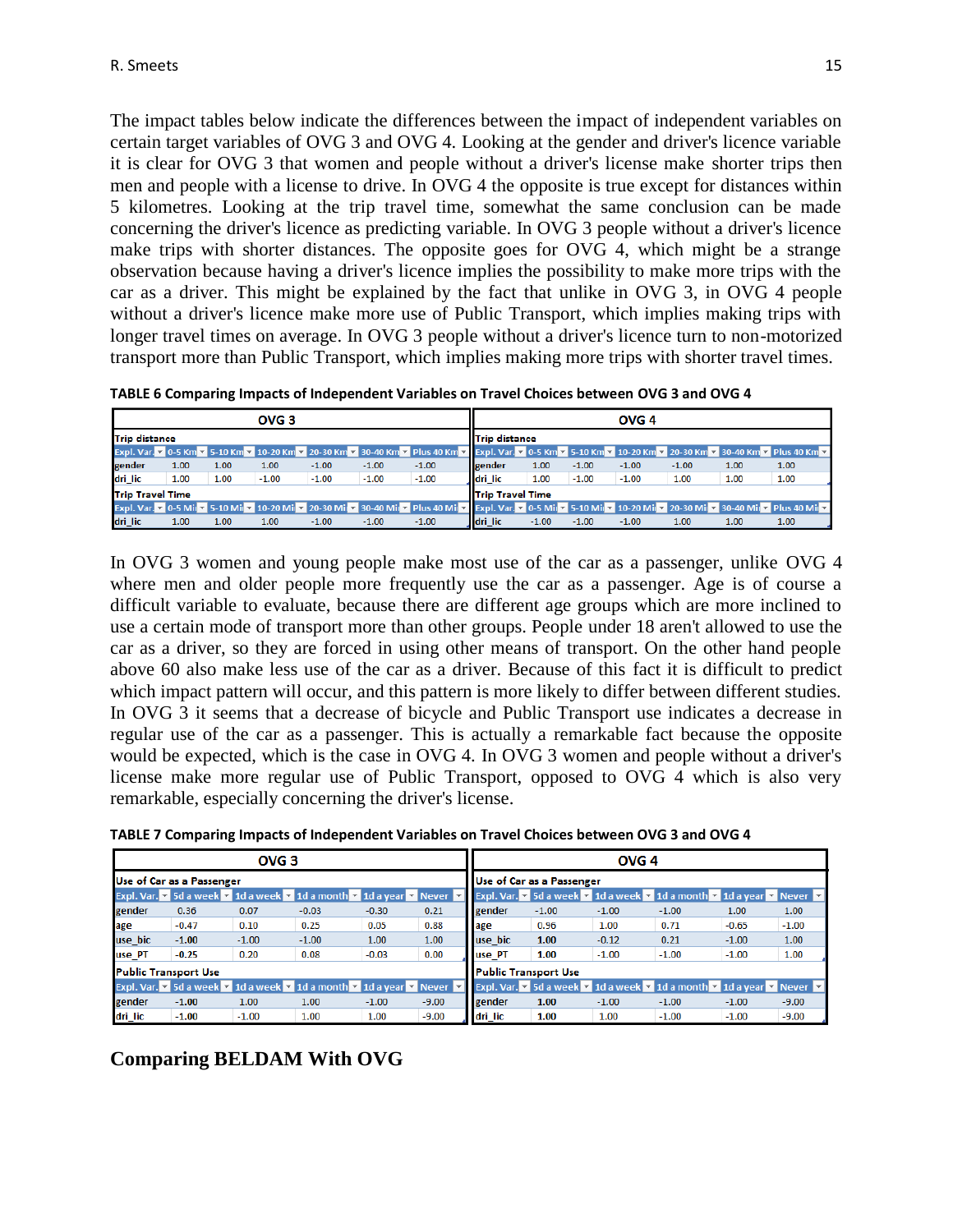After comparing two BELDAM studies and two OVG studies with each other, a study comparing the BELDAM and OVG study can make the picture complete. Therefore we compare BELDAM Vlaanderen with OVG 4, because OVG 4 is the most recent OVG study and is executed in the same period as the BELDAM study.

*Chi Square*

Most of the comparisons between BELDAM and OVG show somewhat the same results concerning the amount of influence independent variables have on certain travel decisions. But there are also some travel decisions which have totally different outcomes concerning this topic.



**FIGURE 7 Comparing Influence Shares of Independent Variables on Travel Choices between BELDAM VLAANDEREN and OVG 4**

In the BELDAM survey the diploma is the most important variable to influence the number of trips a person makes, while this variable has zero influence on the number of trips in the OVG study. Instead the use of the car as a driver and the day of the week are most influential. The professional status of a person has by far the most influence on the main mode of transport a person chooses to make a trip in the BELDAM study. In the OVG study the professional status only has a small influence, and the goal of the trip and having a driver's licence or not is more important. Comparing the average distance per trip per person between the two studies, there again is a big difference. In the BELDAM study the usage of the car as a driver has the most influence while the diploma is most important in the OVG study. The trip travel time in the BELDAM study has two main influential variables, namely the goal of the trip and the use of the car as a passenger. In the OVG study it is mainly the goal of the trip which is important, followed by the use of Public Transport, as the use of the car as a passenger has almost no influence.

*Impact Tables*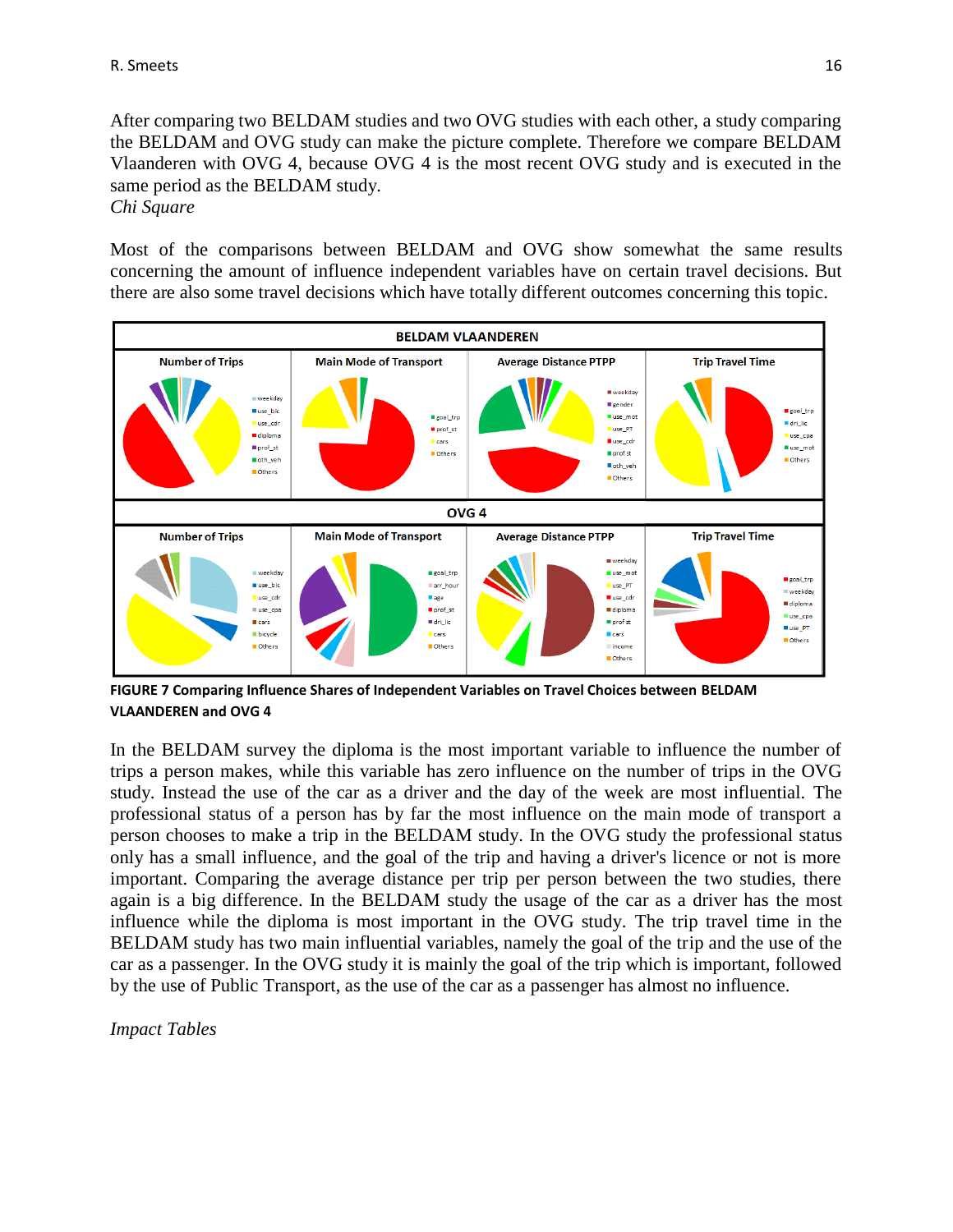When comparing the impact tables from the BELDAM study with the OVG 4 study, a lot of different impacts can be detected in predicting several travel decisions. As expected, a decrease in bicycle use results in making more distant trips. This is the case for the OVG 4 study but the apparently the opposite goes for the BELDAM study. Looking at the impact the use of the car as a passenger has on the distance of a trip, again the BELDAM and OVG study oppose each other. In the BELDAM study a decrease of car use as a passenger results in making more short and less distant trips, which is not the case in the OVG study.

|                                                                        | <b>BELDAM VLAANDEREN</b> |      |         |         |         |                                                                                                                                                             | OVG <sub>4</sub> |                        |         |      |      |      |      |      |
|------------------------------------------------------------------------|--------------------------|------|---------|---------|---------|-------------------------------------------------------------------------------------------------------------------------------------------------------------|------------------|------------------------|---------|------|------|------|------|------|
|                                                                        | <b>Trip Distance</b>     |      |         |         |         |                                                                                                                                                             |                  | <b>IlTrio Distance</b> |         |      |      |      |      |      |
|                                                                        |                          |      |         |         |         | Expl. Var. 2 0-5 Km 2 5-10 Km 2 10-20 Km 2 20-30 Km 2 30-40 Km 2 Plus 40 Km 2 Expl. Var. 2 0-5 Km 2 5-10 Km 2 10-20 Km 2 20-30 Km 2 30-40 Km 2 Plus 40 Km 2 |                  |                        |         |      |      |      |      |      |
| use cpa                                                                | 0.62                     | 0.64 | $-0.23$ | $-0.33$ | $-0.81$ | $-0.91$                                                                                                                                                     | luse cpa         |                        | $-1.00$ | 1.00 | 1.00 | 1.00 | 1.00 | 1.00 |
| use bic<br>$-0.76$<br>$-0.94$<br>$-0.19$<br>$-0.97$<br>$-0.31$<br>0.87 |                          |      |         |         |         |                                                                                                                                                             |                  | luse bic               | $-0.66$ | 0.16 | 0.48 | 0.77 | 0.25 | 0.63 |

| TABLE 8 Comparing Impacts of Independent Variables on Travel Choices between BELDAM and OVG 4 |  |
|-----------------------------------------------------------------------------------------------|--|
|-----------------------------------------------------------------------------------------------|--|

There are some more remarkable outcomes regarding the impacts on travel decisions between the two studies. For example, not having a driver's license in the OVG 4 study implies an increase in Public Transport use, just like an increase in household income results in making more use of the car as a driver. These results fit the hypotheses, which makes it somewhat strange that the opposite is true for the BELDAM study. On the other hand, the BELDAM study produces impact results as expected concerning the use of the car as a driver, opposed to the OVG 4 study. In the BELDAM study men, persons with a driver's licence and persons owning more cars logically make more regular use of the car as a driver. On the contrary this is not the case in the OVG study. Looking at the use of the car as a passenger as a target variable, it is not easy to specify what kind of impact is expected. That's why many different outcomes may occur, which is the case in this comparison. In the BELDAM study women and young people make more regular use of the car as a passenger then men and older people, which is not the case in the OVG 4 study. In the OVG 4 study people who use the car as a driver on a regular basic will also use the car as a passenger more often. The opposite is true in the BELDAM study. Bicycle usage is positively affected by an increase in the number of bicycles a household owns and adversely effected by an increase in the number of cars, which is to be expected. Apparently this is only true for the BELDAM study, because the OVG 4 study contradicts this statement. A decrease in the use of Public Transport results in an increase in regular bicycle usage for the BELDAM study but not for the OVG 4 study. A possible explanation for this contrast is the fact that respondents from the OVG 4 study might combine bicycle and Public Transport in travelling from A to B. Persons with a higher household income make less use of the bicycle according to the BELDAM study, which is not the case in the OVG 4 study. Also in the BELDAM study a decrease in car use as a passenger has a negative effect on regular bicycle use, while in the OVG 4 study this effect is actually positive.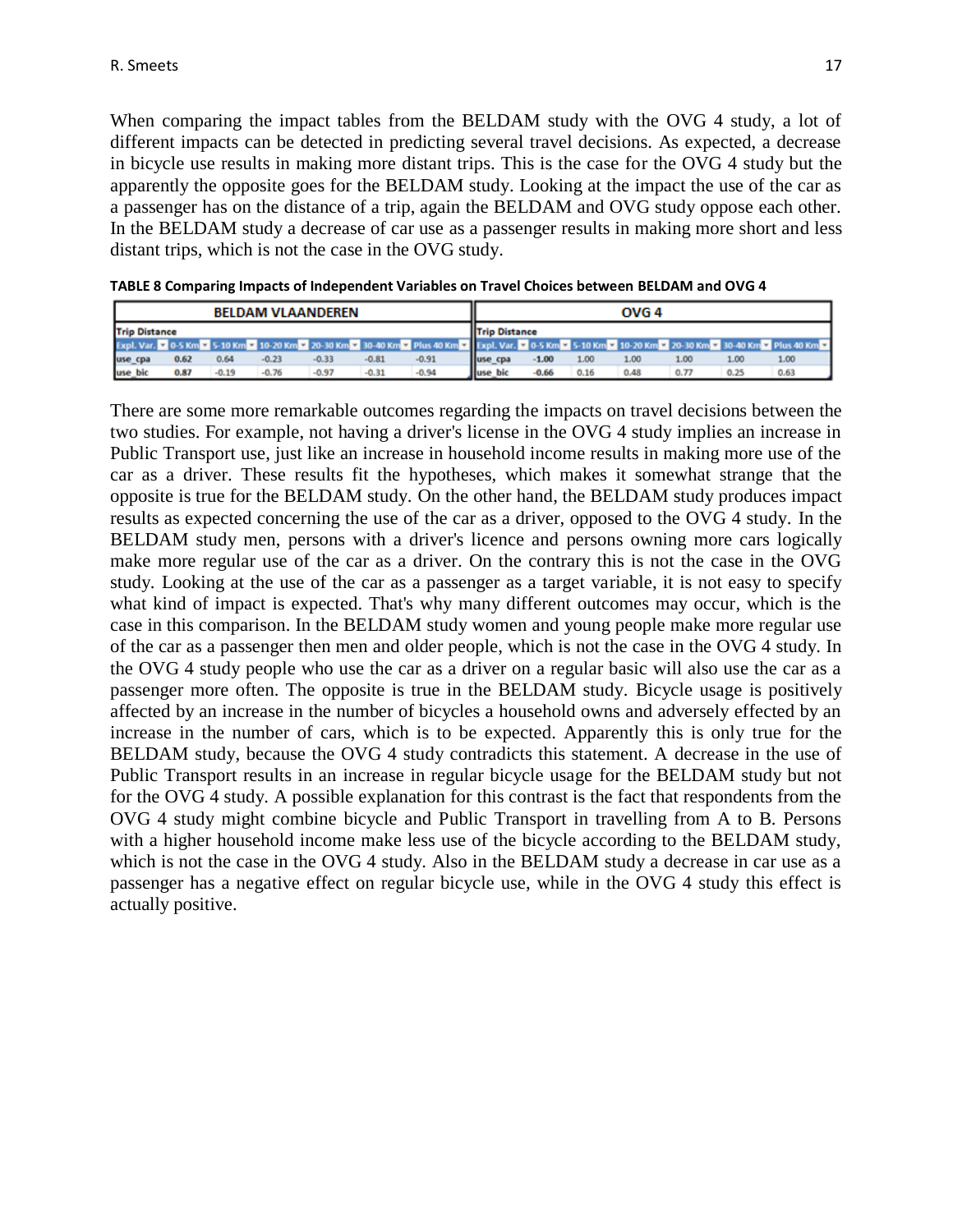|                     |                                  |                   | <b>BELDAM VLAANDEREN</b>                                                                         |                     |                               | OVG <sub>4</sub>                 |                             |                                      |                                                                                         |                   |                                              |  |  |
|---------------------|----------------------------------|-------------------|--------------------------------------------------------------------------------------------------|---------------------|-------------------------------|----------------------------------|-----------------------------|--------------------------------------|-----------------------------------------------------------------------------------------|-------------------|----------------------------------------------|--|--|
|                     | <b>Main Mode of Transport</b>    |                   |                                                                                                  |                     |                               | <b>Main Mode of Transport</b>    |                             |                                      |                                                                                         |                   |                                              |  |  |
| Expl. Var. Car Driv |                                  | <b>E</b> Car Pass | <b>Weak Tra</b><br>٠                                                                             | $=$ PT              | Dther<br>$\rightarrow$        | Expl. Var. E Car Driv            |                             | <b>Car Pass</b><br>÷                 | <b>Weak Tra</b><br>÷                                                                    | $\overline{r}$ PT | $\Box$ Other $\Box$                          |  |  |
| dri lic             | $-1.00$                          | 1.00              | 1.00                                                                                             | $-1.00$             | 1.00                          | dri lic                          | $-1.00$                     | 1.00                                 | 1.00                                                                                    | 1.00              | 1.00                                         |  |  |
| income              | $-1.00$                          | 0.08              | $-0.21$                                                                                          | 0.31                | 0.78                          | income                           | 0.47                        | $-1.00$                              | $-0.10$                                                                                 | 1.00              | $-0.97$                                      |  |  |
|                     | Use of Car as a Driver           |                   |                                                                                                  |                     | <b>Use of Car as a Driver</b> |                                  |                             |                                      |                                                                                         |                   |                                              |  |  |
|                     |                                  |                   | Expl. Var. <b>z</b> 5d a week <b>z</b> 1d a week <b>z</b> 1d a month <b>z</b> 1d a year <b>z</b> |                     | Never <b>-</b>                |                                  |                             |                                      | Expl. Var. <mark>v.</mark> 5d a week v. 1d a week v. 1d a month v. 1d a year v. Never v |                   |                                              |  |  |
| gender              | $-1.00$                          | 1.00              | 1.00                                                                                             | 1.00                | 1.00                          | gender                           | 1.00                        | 1.00                                 | 1.00                                                                                    | 1.00              | $-1.00$                                      |  |  |
| use PT              | 1.00                             | $-1.00$           | $-1.00$                                                                                          | $-1.00$             | $-1.00$                       | use PT                           | $-1.00$                     | $-1.00$                              | $-1.00$                                                                                 | $-1.00$           | 1.00                                         |  |  |
| dri lic             | $-1.00$                          | $-1.00$           | $-1.00$                                                                                          | $-1.00$             | 1.00                          | dri lic                          | 1.00                        | $-1.00$                              | $-1.00$                                                                                 | $-1.00$           | $-1.00$                                      |  |  |
| cars                | 1.00                             | 0.52              | $-1.00$                                                                                          | $-1.00$             | $-1.00$                       | cars                             | $-0.93$                     | $-1.00$                              | $-0.93$                                                                                 | 0.09              | 1.00                                         |  |  |
|                     | <b>Use of Car as a Passenger</b> |                   |                                                                                                  |                     |                               | <b>Use of Car as a Passenger</b> |                             |                                      |                                                                                         |                   |                                              |  |  |
|                     |                                  |                   | Expl. Var. <b>z</b> 5d a week <b>z</b> 1d a week <b>z</b> 1d a month                             | 1d a vear<br>$\tau$ | <b>Never</b>                  |                                  |                             | Expl. Var. v 5d a week v 1d a week x |                                                                                         |                   | 1d a month <b>v</b> 1d a year <b>v</b> Never |  |  |
| gender              | 1.00                             | 1.00              | $-1.00$                                                                                          | $-1.00$             | $-1.00$                       | gender                           | $-1.00$                     | $-1.00$                              | $-1.00$                                                                                 | 1.00              | 1.00                                         |  |  |
| age                 | $-0.84$                          | $-0.03$           | 0.59                                                                                             | 0.80                | 0.53                          | age                              | 0.96                        | 1.00                                 | 0.71                                                                                    | $-0.65$           | $-1.00$                                      |  |  |
| use cdr             | 1.00                             | 0.54              | $-1.00$                                                                                          | $-0.91$             | $-1.00$                       | use cdr                          | $-1.00$                     | $-1.00$                              | $-1.00$                                                                                 | 1.00              | 1.00                                         |  |  |
| bicycle             | 0.81                             | 1.00              | $-0.36$                                                                                          | $-0.54$             | $-1.00$                       | bicycle                          | $-1.00$                     | $-0.36$                              | $-0.57$                                                                                 | 1.00              | 0.72                                         |  |  |
| <b>Bicycle Use</b>  |                                  |                   |                                                                                                  |                     |                               | <b>Bicycle Use</b>               |                             |                                      |                                                                                         |                   |                                              |  |  |
|                     |                                  |                   | Expl. Var. <b>z</b> 5d a week <b>z</b> 1d a week <b>z</b> 1d a month <b>z</b> 1d a year <b>z</b> |                     | Never <b>v</b>                |                                  | Expl. Var. 7 5d a week 7    |                                      | 1d a week <b>z</b> 1d a month <b>z</b> 1d a year <b>z</b> Never <b>z</b>                |                   |                                              |  |  |
| use PT              | $-0.89$                          | $-0.51$           | $-0.16$                                                                                          | 0.27                | 0.71                          | use PT                           | 0.14                        | 0.27                                 | $-0.59$                                                                                 | $-0.24$           | 0.01                                         |  |  |
| cars                | $-1.00$                          | $-1.00$           | 0.23                                                                                             | 1.00                | 1.00                          | cars                             | 1.00                        | 1.00                                 | $-0.90$                                                                                 | $-1.00$           | $-1.00$                                      |  |  |
| bicycle             | 1.00                             | 1.00              | 0.59                                                                                             | 0.08                | $-1.00$                       | bicycle                          | $-1.00$                     | 0.29                                 | 0.67                                                                                    | 1.00              | 1.00                                         |  |  |
|                     | <b>Public Transport Use</b>      |                   |                                                                                                  |                     |                               |                                  | <b>Public Transport Use</b> |                                      |                                                                                         |                   |                                              |  |  |
|                     |                                  |                   | Expl. Var. <b>z</b> 5d a week <b>z</b> 1d a week <b>z</b> 1d a month <b>z</b> 1d a year <b>z</b> |                     | Never <b>v</b>                |                                  |                             |                                      | Expl. Var. <mark>v.</mark> 5d a week v. 1d a week v. 1d a month v. 1d a year v. Never v |                   |                                              |  |  |
| use cpa             | $-1.00$                          | 0.04              | $-0.17$                                                                                          | $-0.82$             | 0.97                          | use cpa                          | 1.00                        | $-1.00$                              | $-1.00$                                                                                 | 1.00              | $-9.00$                                      |  |  |
| income              | $-1.00$                          | 0.19              | $-1.00$                                                                                          | 0.75                | $-0.63$                       | income                           | 1.00                        | 1.00                                 | 1.00                                                                                    | $-1.00$           | $-9.00$                                      |  |  |

#### **TABLE 9 Comparing Impacts of Independent Variables on Travel Choices between BELDAM and OVG 4**

#### **DISCUSSION**

Processing the personal travel and household data of the respondents from the BELDAM and OVG study through CHAID made it possible to make conclusions about people's travel decisions and the variables influencing them. The results of the analyses might indicate that there are many differences in the influences of variables and their impacts concerning certain travel choices. This seems so because only the remarkable and differing outcomes are shown in this study. When all of the travel choices and their influences would be displayed, the number of remarkable and differing outcomes actually would be rather small.

On the other hand there really are some differences between the compared studies which are quite remarkable and do not comply with the predefined hypotheses. It is not easy to find an explanation for all these differences because many are possible. For one there is a difference in the number of respondents in the different studies. In the BELDAM study for instance the number of Walloon respondents and households is nearly twice the number of Flemish respondents and households. Taking into account that many data isn't applicable in CHAID because of missing values and so on, the result might be more accurate for one data set than for the other. Another reasons for possible difference might be that some independent variables can also have, apart from a direct effect on the travel choice, an indirect effect through other independent variables. Income for instance has a direct effect on the number of trips a person makes during the day. Apart from this, income also has an influence on the number of vehicles a household owns, which in turn influences the number of trips a person makes.

The BELDAM and OVG surveys offer a lot of interesting variables to include in the analyses of this study, like which type of fuel the cars of the households have or the way in which the household members carpool with each other or with others persons. But including these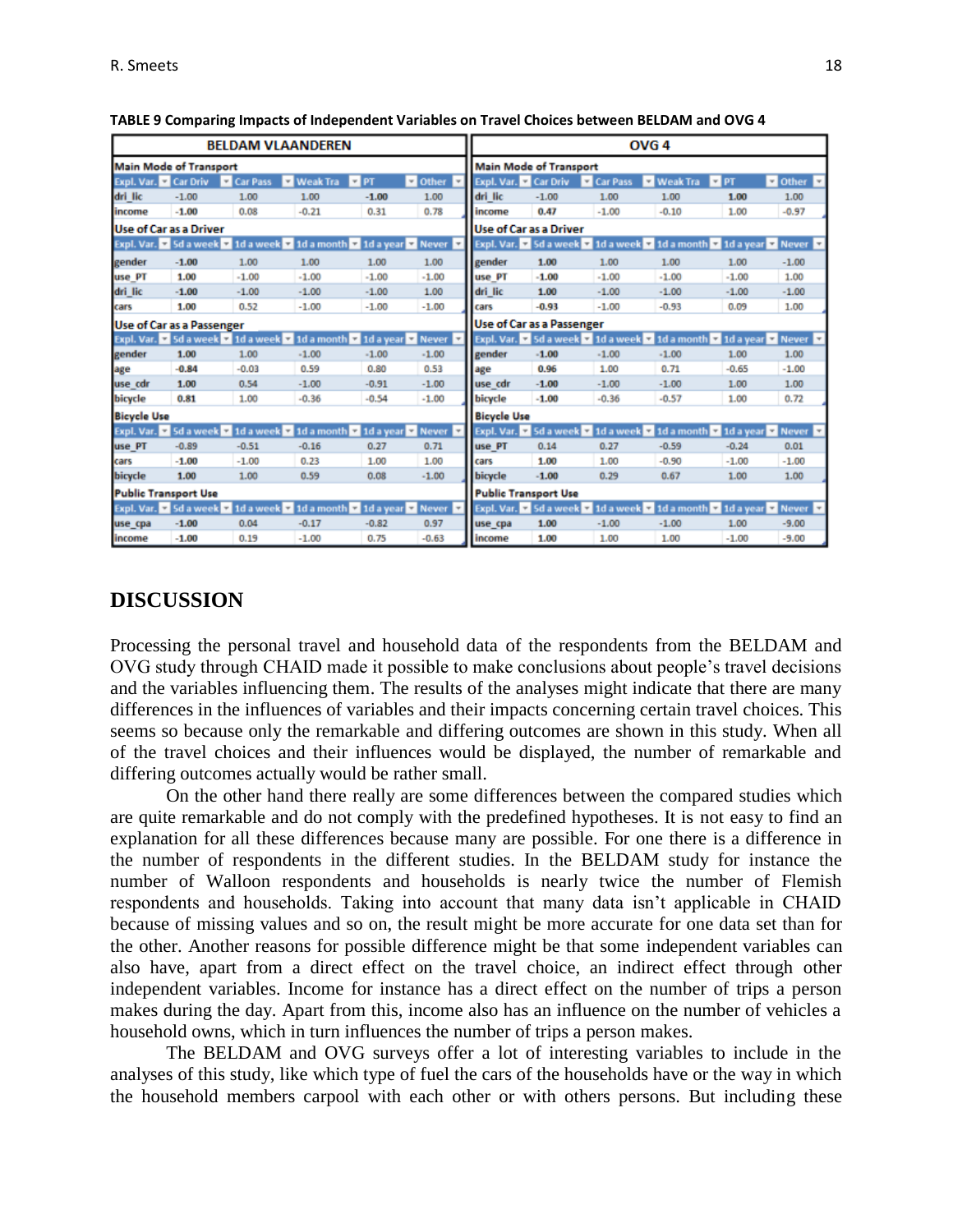variables couldn't be adapted in proper CHAID inputs or would result in a data set which is too small to perform an adequate analysis. That is why a number of potentially interesting variables have been left out of the analysis in this study. Regardless of the variables left out of the analyses, a set of interesting variables is accurately selected for every travel choice. Every selected variable is selected very carefully, in order to create a data set with variables which indicate how important they are in influencing a certain travel choice and in which way they actually influence this choice. Thanks to this it is possible to make certain conclusions about the selected travel choices and eventually about the difference between the studies compared in this paper.

# **CONCLUSIONS**

Travel behaviour is a very important part of road traffic. Studying travel behaviour can help in order to understand, detect and overcome road traffic problems. There are many different variables which have a certain influence on a person's travel behaviour. Therefore it is very interesting to investigate which variables are important in predicting certain travel choices, and in which way they influence a travel decision. The data from the BELDAM and OVG study made it possible to investigate variables influencing travel choices in Belgium and Flanders. When comparing the analysis of variable influences between different studies some interesting results came forward. According to the analyses some travel choices have different variables which are important in predicting these choices, as well as variables which have a clearly differing impact. It is not easy to explain these differences because many explanations are possible, and it also isn't the purpose of this paper to do so. The purpose of this paper is to indicate that there are many different variables with an influence on travel decisions, and some variables are more influential than others in predicting a certain travel choice. Moreover the influence impact of a variable can differ a lot between different studies. This paper tries to give notice to importance of the influence of variables on travel choices, and suggests that further study is desirable in order to further understand travel behaviour. Eventually this might result in detecting road traffic problems more easily and possibly provide the ability to overcome them.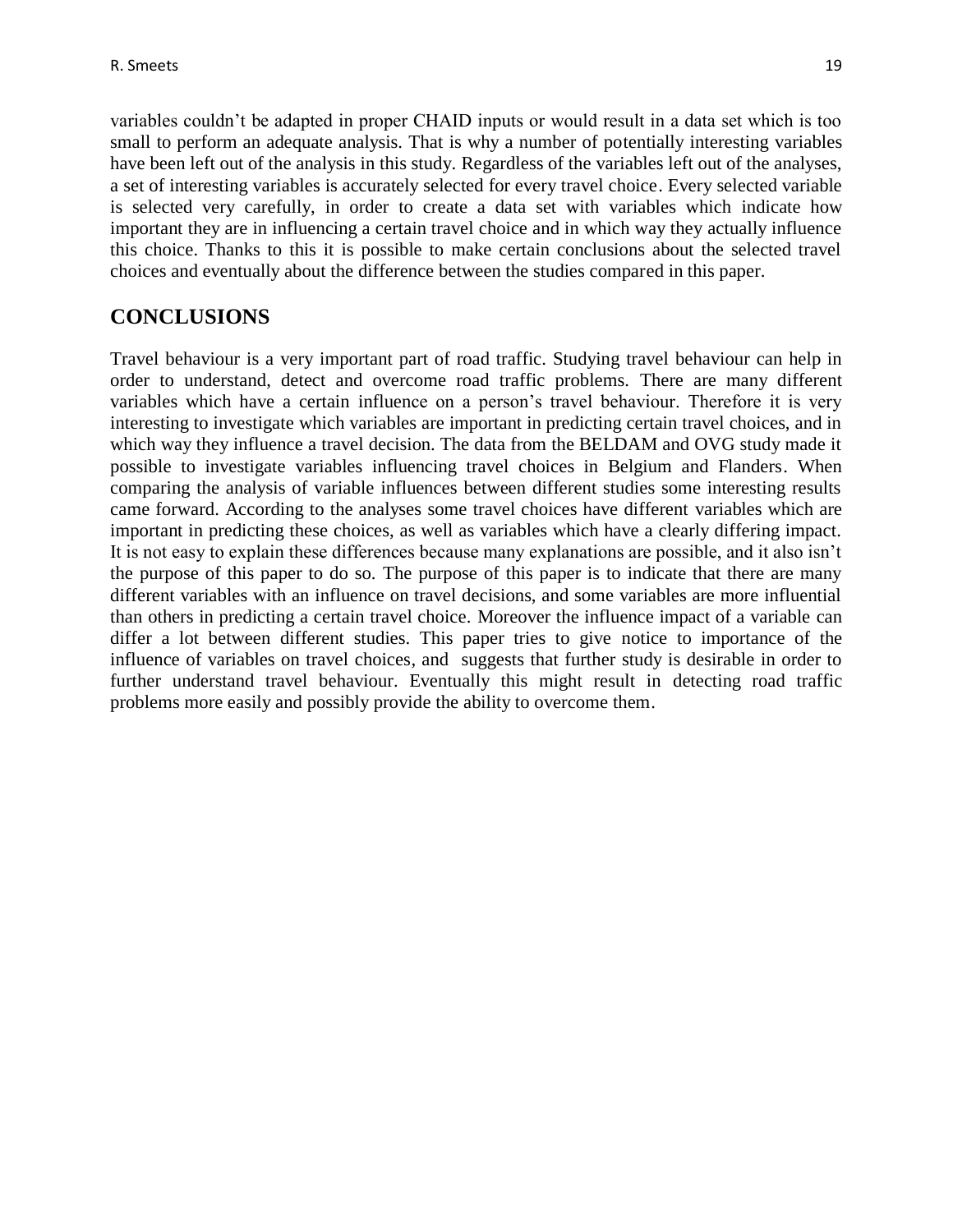### **REFERENCES**

Jannssens, D., S. Reumers, K. Declercq, and G. Wets. Onderzoek Verplaatsingsgedrag Vlaanderen 4.3. Verkeerskundige interpretatie van de belangrijkste tabellen (analyserapport). Instituut voor Mobiliteit, 2012.

Cornelis, E., et Al. Belgian Daily Mobility – BELDAM: Enquête sur la mobilité quotidienne des belges: Rapport final. Contrat AG/00/150, 2012.

Curtis, C., and T. Perkins. Impacts of transit led development in a new rail corridor. Working Paper No. 3: Travel Behaviour: A review of recent literature. Department of Urban and Regional Planning, Curtin University, 2006.

Lu, X., and E.I. Pas. Socio-demographics, activity participation and travel behavior. Transportation Research Part A 33, 1999, pp. 1-18.

Pitombo, C.S., E. Kawamoto, and A.J. Sousa. An exploratory analysis of relationships between socioeconomic, land use activity participation variables and travel patterns. Transport Policy 18, 2011, pp. 347-357.

Pas, E.I.. The effect of selected socio-demographic characteristics on daily travel-activity behaviour. Environment and Planning A 16, 1984, pp. 571-581.

Giuliano, G., and J. Dargay. Car ownership, travel and land use: A comparison of the US and Great Britain. Journal of the Transportation Research Board, No. 84, 2005

Zegras, P.C., and S. Srinivasan. Household Income, Travel Behavior, Location and Accessibility: Sketches From Two Different Developing Contexts. Journal of the Transportation Research Board, No. 86, 2007

Goeverden, C.D. van, and E. de Boer. School travel behaviour in the Netherlands and Flanders. Transport Policy 26, 2013, pp. 73-84.